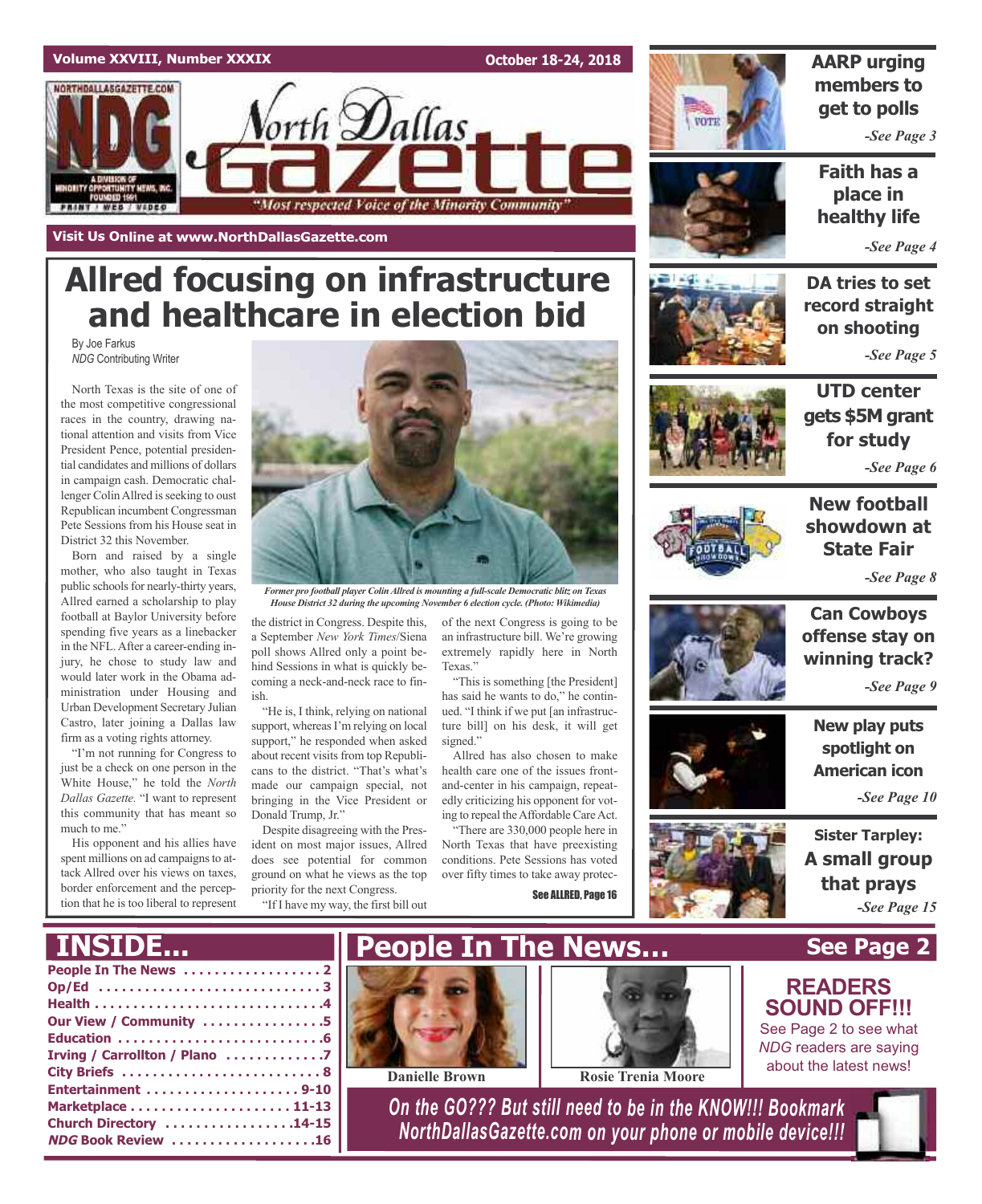### **People in the News www.NorthDallasGazette.com**

## **Danielle Brown**

WA SHINGTON DC METRO AREA - Danielle Brown has been elected the 26th national president of Jack and Jill of America, Inc. The announcement was made at the organization's 43rd National Convention held in Kansas City, Missouri in July.

"I'm humbled by the great opportunity to serve as the 26th National President of Jack and Jill of America, Inc..," Mrs. Brown said. "Opportunities have never been greater for children of color, yet at the same time, they continue to face chal-



lenges that have plagued generations before them. The purpose of our organization has always been to equip our children with the tools needed not just to get by in America, but to succeed, to thrive, to lead and

## **Rosie Trenia Moore**

Well-known marketing professional and entrepreneur, Rosie Trenia Moore has gathered some of the best in the industry to present, "Pit to the Palace," a first of its kind empowerment event and awards show that will take place on Saturday, October 27, 2018 from 10 a.m. – 3 p.m. at American Celebrations Event Center, 921 West Belt Line Road #110, DeSoto, TX 75115.

The event is free to open to the public. Attendees are asked to register on



E v e n t b r i t e a t www.eventbrite.com/e/pitto-the-palace-empowerm e n t - t o u r - t i c k e t s - 50516320675?utm\_term=e venturl\_text.

Dallas is the first stop on this inaugural empowerment tour.

to serve in the 21st century. I'm looking forward to continuing the great work done by my predecessors in this

Jack and Jill of America is celebrating its 80th anniversary. It is the nation's oldest African American family organization, founded in 1938 with the specific mission of nurturing future African American leaders by stimulating the growth and development of children through educational, cultural, civic, recreational, health and social programs inspired by mothers. Through its nearly 250 chapters organized in seven

regard."

The event will include an awards ceremony honoring women for their contributions to the community, including Debra Peek-Haynes, First Lady of Friendship West Baptist Church; Cheryl "Action" Jackson of Minnie's Food Pantry; Willie Mae McIver of Beyond the Praise Gospel Radio Show, Anita Hawkins of Find One Reason to Smile and Debra Bowles of Women Called Moses.

Other honorees will in-

regions across the United States, the organization consists of more than 30,000 family members, which includes mother members, fathers and children ages two through 19.

Jack and Jill of America chapters also support nonprofit organizations through its philanthropic arm, the Jack and Jill of America Foundation which is among the first foundations established by African-American families in the United States. Since its founding in 1968, the foundation has granted millions of dollars to worthy causes supporting children and families.

clude Sandra Robinson, Dorothy Weatherspoon, Lynette Haynes-Oliver, Letitia Owens, Shereese Slate, Bridget Fleury and a special award will be presented to Veta Holt.

Featured speakers will include Bridget Fleury of Bridget Fleury and Associates; Dr. Sabrina Jackson, national radio and television personality; V. Toya Bradley, celebrity wardrobe stylist and Frederick W. Sanders, celebrity make-up artist. Event creator, Rosie Trenia Moore will also share her personal "pit to

Mrs. Brown grew up as a child in the organization, and - following in the footsteps of her Great Aunt, a founding member of the organization's first chapter in Philadelphia Chapter, her Mother, a founding member of the Loudoun County, Virginia Chapter, and her Aunt, a past National Vice President - she joined the organization as a mother in 1998, in the Alexandria Mount Vernon Chapter and later transferred to her current Loudoun County Virginia Chapter.

Over the last two decades, she has served Jack and Jill in positions of

the palace" story.

There will be a special surprise performance by nationally acclaimed recording artist, Dorinda Clark-Cole of the famed Clark Sisters. Carmina Barnett of KHVN Heaven 97 will serve as the emcee.

One lucky registrant will win a full make-over, including hair, make-up and wardrobe styling from the participating celebrity stylists and an all-expense paid trip.

Pit to the Palace Empowerment Tour's mission is to encourage and empower

> Criminal Defense **• DWI / Suspended License • WARRANTS Removed ¥ • 24 Hour Jail Release ¥ • Occupational license, felonies**

\$69\* DIVORCE

increasing responsibility, most recently as its national vice president. A graduate of George Mason University, Mrs. Brown brings more than 25 years of proven expertise in nonprofit development, fundraising, public relations, event planning and executive sales. She is active in several organizations devoted to serving the community, including the Links Inc.

In addition to Mrs. Brown, delegates to the Jack and Jill of America, Inc., 2018 convention chose a slate of new officers to lead the organization.

people who are stuck in their "pit" due to job loss, bad relationships, low selfesteem, abuse, or in need of a second chance for whatever reason and give them the tools to successfully transition to their "palace."

Through professional break-out sessions and open and transparent dialogue, attendees will be presented with the tools to begin the process of taking back their identity and recognizing their worth and value as an individual.

For more information, visit www.rtmgroupservices.org.

Family Cases **• Divorce / Annulment • Child Support / Paternity • Custody Modification • Restraining Order • Protective Order • Name Change / Adoption • Domestic Violence**

Easy Payment Plans

## **NDG Readers Sound Off...**

**A political prisoner** I hope the people in Texas are opposing this effort.

> *-- Sonya Dungey* via Facebook

The protest and outrage has been ongoing in Dallas and Texas. Heck the courrs had to slap them down just to keep voting normal here...now this injustice right here is ludicrous *-- Jacqueline Johnson*

via Facebook

**Sister Tarpley: Time to get real with God** It is childish theological understandings such as this that brought us to where we

are today. We must do better. *-- @Piano\_Shop*

via Twitter

*NDG Readers were asked why they want to the State Fair of Texas and these are a few responses received via Facebook:*

**LaToya R. Johnson:** All the amazing food! Plus I want to be daring and try something I haven't had before!

**Tiffany Walker:** I'm probably the only person in the world that don't eat any of the food(except a slice of

pizza).....but I really wanna nel cake fingers, turkey leg go to walk around oh and look at the cars

**Michelle Hull:** I want to see all the Creative Arts, The Texas Lottery Booth and North Dallas Gazette Newspaper if they are at the fair!!!!

**Neketa Rachelle:** I love the car show and just walking around. I love the fair, it symbolizes fall to me.

**Alicia Lopez:** I want to eat a sausage on a stick and a funnel cake.

**Ladyk Williams:** Fun-

fresh off the grill, street corn on the cob, curly fries and Floyd's catfish nuggets - with hot sauce of course! And a refillable slushi banana and blue coconut. Yummmmmy

### **Carol V. Jenkins-Gaye:** I want to see the new ride and football games. I like eating corndog, turkey leg, funnel cake and ice cold root beer.

**To share your opinion visit NorthDallasGazette.com**

**• Protective Order • Misdeamenor/Felonies ¥**

*For the 411 in the community, go to www.northdallasgazette.com*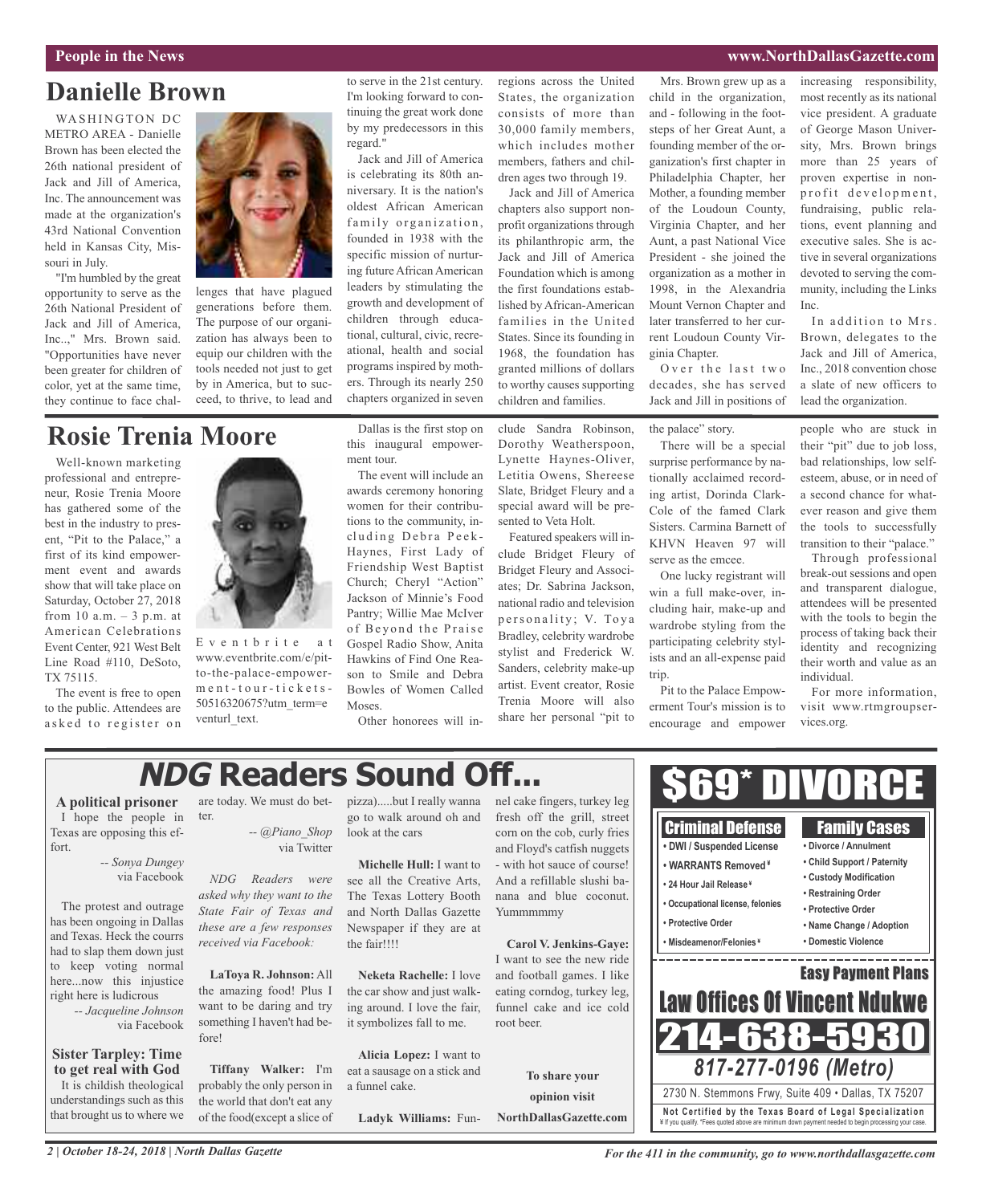### **www.NorthDallasGazette.com Op-Ed**



P.O. Box 763866 - Dallas, Texas 75376-3866

*"Do what you say you are going to do ... when you say you are going to do it."*

**Publisher's Office:** publisher@northdallasgazette.com

**Sales Department:** marketing@northdallasgazette.com 972-509-9049

**Editorial Department:** editor@northdallasgazette.com

### **Online:**

www.NorthDallasGazette.com www.twitter.com/NDGEditor www.facebook.com/NorthDallasGazette www.pinterest.com/NDallasGazette www.instagram.com/NorthDallasGazette

## STAFF

**Chairman Emeritus** *Jim Bochum 1933 – 2009*

**Published By** *Minority Opportunity News, Inc.*

> **Editor** *Ruth Ferguson*

**Columnist** *A.D. Jenkins*

**Religious/ Marketing Editor** *Shirley Demus Tarpley ("Sister Tarpley") NDG* **Senior Columnist** *Ed Gray*

> **Contributing Writers** *Tiffany Gilbert Jackie Hardy Rachel Hawkins Angela Loston Jacquinette Murphy Dwain Price Terri Schlichenmeyer Nicole Scott David Wilfong*

### **Web Master** *Todd Jones*

**Community Marketing** *Nadina Davis*

**Account Executive** *LaRoyce Jones*

> **Production** *David Wilfong*





*in July 1991, by Mr.Jim Bochum and Mr.Thurman R. Jones. North Dallas Gazette is a wholly owned subsidairy of Minority Opportunity News, Inc.*

## Phone: 972-432-5219 - Fax: 972-509-9058

Next month's fast-approaching midterm elections count as one of the most consequential in a lifetime, according to political scholar Norman Ornstein.

By Stacy M. Brown NNPA Correspondent

The folks at AARP "wholeheartedly concur," and not just in word, but also by actions.

The organization, which was founded in 1958 on the principles of promoting independence, dignity and purpose for older adults, has launched a campaign titled, "Be the Difference. Vote."

AARP doesn't endorse candidates or parties, they focus instead on policy that affects older adults.

"'Be the Difference. Vote.' is a non-partisan campaign whose goal is mobilizing African Americans voters — and all voters 50 and older — to exercise their power and vote," says Edna Kane-Williams, the senior vice president of Multicultural Leadership at AARP. "Critical issues like Medicare, Social Security, prescription drugs and family caregiving are on the line and older voters need to show up and protect what they've earned."

Launched in May, the "Be the Difference. Vote," campaign relies on studies that show voters 50 and older are the most reliable.

The multifaceted campaign seeks to encourage the largest possible turnout of older voters to the polls during the midterm election, Nov. 6. This election places issues like Medicare, Social Security, financial security and caregiving – topics of particular interest to older voters — front and center.

Kane-Williams refer-



**AARP's 'Be the Difference. Vote. '**

**stresses the importance of voting**

**in this year's midterms**

enced U.S. Census statistics that reveal that only 57 percent of all U.S. citizens between ages 25 and 44 voted in the 2012 general election, compared to 68 percent of those between 45 and 64. Among African Americans, 65 percent of individuals between 25 and 44 voted, compared to 72 percent who were between the ages of 45 and 64.

African Americans will be a deciding voting bloc in key races across the country, especially in Pennsylvania, Florida, North Carolina, Virginia and other swing states, according to multiple political experts. However, forecasters also predict potential Black voter dropout, a serious issue.

In 2016, the Black voter turnout rate declined for the first time in 20 years in a presidential election, falling to 59.6 percent after reaching a record high of 66.6 percent in 2012, according to the Pew Research Center.

"We are at a moment in which important decisions need to be made on matters key to the lives of older Americans," AARP editors noted in the October 2018 AARP Bulletin.

"Some are obvious, like the future funding and structure of Medicare and our health care system," the editors wrote. "At the same time, many states are grappling with issues related to worker discrimination, retirement savings, underfunded pensions, Medicaid, caregiving and more. Those we put into office could shape the resolutions of these issues for decades to come."

In a colorful graphic for the magazine, AARP editors outlined what's at stake, including 35 of the 100 U.S. Senate seats; all 435 seats in the U.S. House of Representatives; and 36 of 50 states will elect a governor.

Nearly 300 state appellate judges, including 71 state Supreme Court justices will be elected or appointed; 25 of America's largest cities will elect mayors; and 82 percent of state legislator positions, totaling 6,070 seats in 87 legislative chambers, are up for grabs.

AARP's campaign is important, and the organization listed 10 ways in which the midterm elections will affect older Americans:

• Shoring up Social Security.

- Rising Drug Prices.
- Medicare Funding.
- Medicaid: Grow or slow it?

• The future of Health Insurance.

• Bolstering Retirement Savings.

• Lower Retirement Taxes.

• Fixing Pension Short-

### falls.

• More Help for Caregivers.

### • Fraud Targets.

Through the "Be the Difference. Vote." campaign, AARP has used its website as a one-stop portal for voters to get information about the election, including issue briefings, polling results and voter guides.

AARP has pledged to conduct polls of 50-plus voters across the country and in battleground states, tracking voter sentiment on key issues. Throughout the initiative, the organization has delivered information on issues and election news, and has notified members of local events, tele-town halls and candidate forums.

Candidates are pressured to address issues of vital importance to older Americans in campaign speeches, literature and advertising messages, based upon the input received from AARP tracking polls and member communications.

AARP has also applied advanced data analytics to target turnout of 50-plus voters in major races across the country, while reaching out to African American and Latino voters — especially in races where they represent a key or deciding voting bloc.

"AARP encourages all voters, regardless of their ages, to take part in the 'Be the Difference. Vote.' campaign by signing AARP's pledge to vote, using the voting tool to ensure they have the information they need to vote, and learning where the candidates stand on issues that matter to them and their families," Kane-Williams said.

Voters can sign the pledge and get more information at aarp.org/vote.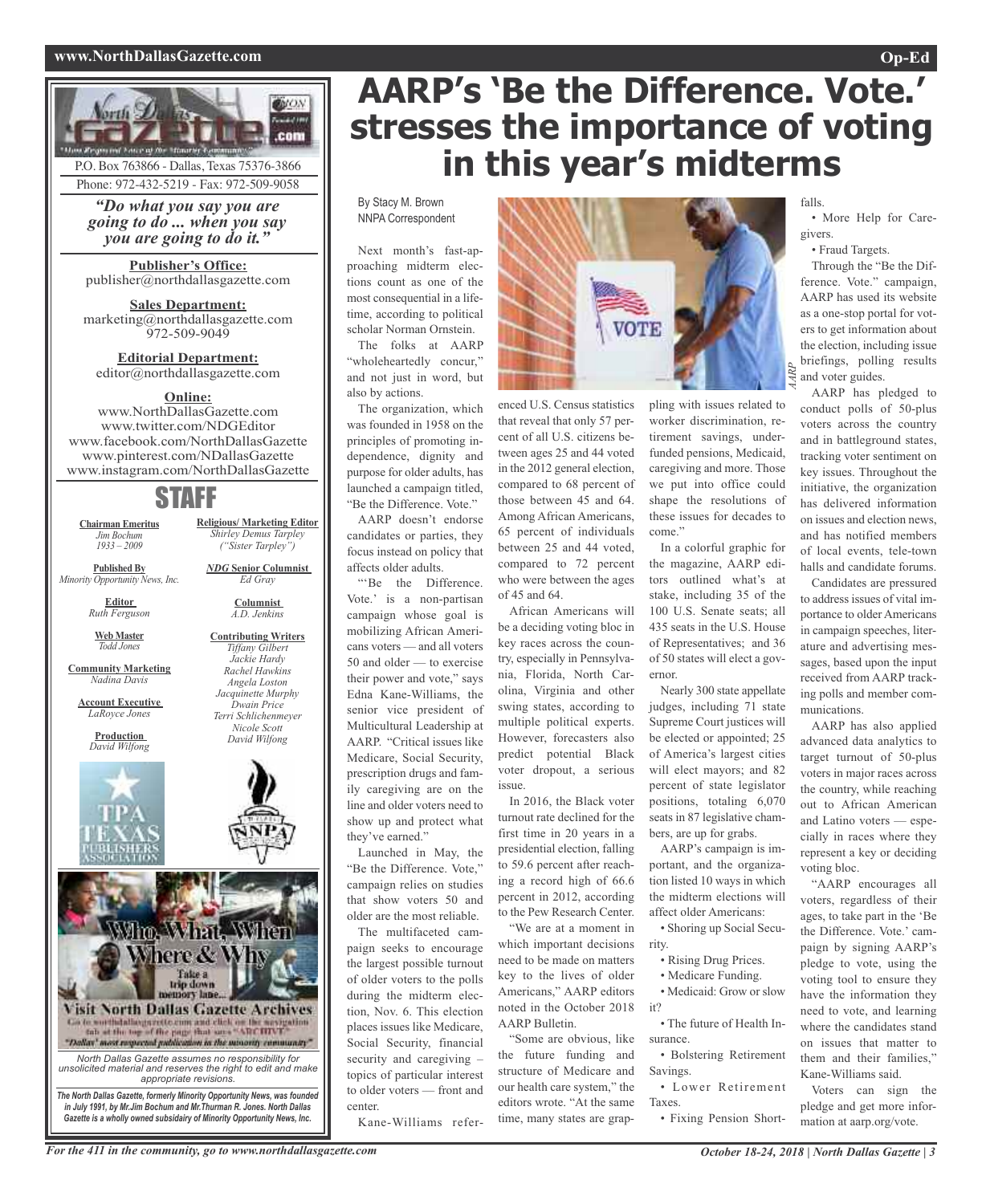### **Health www.NorthDallasGazette.com**

## **Faith-based approach to changing lifestyle lowers blood pressure**

Achurch-based program to encourage a healthy lifestyle lowered systolic blood pressure more than an educational program alone delivered in other churches, according to new research in Circulation: Cardiovascular Quality and Outcomes, an American Heart Association journal.

The Faith-based Approaches in the Treatment of Hypertension (FAITH) trial is the first and largest community-based study to evaluate the effect of a comprehensive lifestyle intervention on blood pressure reduction among African Americans in prominently black churches. Previously, other faith-based interventions have successfully increased cancer screening, reduced weight and improved fruit and vegetable intake among churchgoers, researchers said.

"Implementation of a lifestyle program in a faithbased setting was very effective in improving blood pressure control and could be routine practice in places of worship," said Gbenga Ogedegbe, M.D., M.P.H., M.S., senior author of the study, professor of medicine and population health, and director of the Center for Healthful Behavior Change



at the New York University School of Medicine. "This is particularly important for black communities who suffer a disproportionately higher burden of heart disease due to high blood pressure, and who may not have accessto care due to a lack of insurance or mistrust of the healthcare system."

Researchers evaluated the impact of a program that combined faith-based lifestyle change with motivational interviewing compared to health education alone on 373 adults in 32 traditionally black churches in New York City. Participants were average age 63 and 76 percent were women. The program was delivered by trained lay church members.

The intensive intervention included 11 weekly 90 minute sessions focused on a healthy diet(low-fat and low-

sodium with plenty of fruits and vegetables), exercise, weight loss, adherence to medication and stress reduction.The curriculum included prayer, scripture and faithbased discussion related to health.After the intensive intervention, participants received three monthly phone calls to help motivate them to continue the lifestyle changes.

Researchers found that after the six-month intensive phase of the program, systolic (top number) blood pressure was reduced 5.8 mm Hg more in the faith-based lifestyle change group than in the health education group. The benefit was sustained but smaller (5.2 mm Hg) after nine months. However, researchers could not rule out that the latter finding was not

due to chance alone. There was not a significant change in diastolic pressure (bottom number in a blood pressure reading).

The study is limited because it could not determine how much of the difference

in blood pressure resulted from lifestyle improvements and how much from changes in medication or better adherence to medication.

Co-authors of the study are Antoinette M. Schoenthaler, Ed.D.; Kristie J. Lancaster, Ph.D., R.D.; William Chaplin, Ph.D.; Mark Butler, Ph.D.; and Jessica Forsyth, Ph.D. Author disclosures are on the manuscript.

*The National Heart, Lung, and Blood Institute funded the study.*

### *rawpixel* **Judge Teresa Hawthorne** Write-In Candidate **Teresa Hawthorne** for Judge/203rd Judicial District Court If you vote a straight ticket, you can still go Write In down your ballot to the **TERESA HAWTHORNE** 203rd Judicial Dist. Ct. November 6th, 2018 General Election Day: and write or type in Early voting days or absentee voting **TERESA HAWTHORNE** and none of your other votes will be changed. 1. Go down your ballot to the 203rd Judicial Dist. Court 2. There will be a blank line **Have Questions?** 3. Under that line it will say www.judgeteresa.com 4. Write In Candidate Please read my website 5. That line is for Teresa Hawthorne's Name A list of Crodontials/Many 6. On that line you will write or type in: Facts are on Teresa's Website **TERESA HAWTHORNE** tjhattorney@aol.com for more questions Political Adv. poid for try Teresa Nowthorne Compaign Fund : Treasurer, Corol Nurver: FO Box 670844 Dollas, fx. 75347



Member FDIC



## We need your help to

**Fight for Working Families** Restore Funding for Education -Protect Our Neighborhoods **Work with Texas Business** Protect the Most Vulnerable of Texas (972) 914-9043 info@TerryforTexas.com<br>gTerryforTexas

4 | October 18-24, 2018 | North Dallas Gazette **Separate Separate Separate Separate Separate Separate Separate Separate Separate Separate Separate Separate Separate Separate Separate Separate Separate Separate Separate Sep**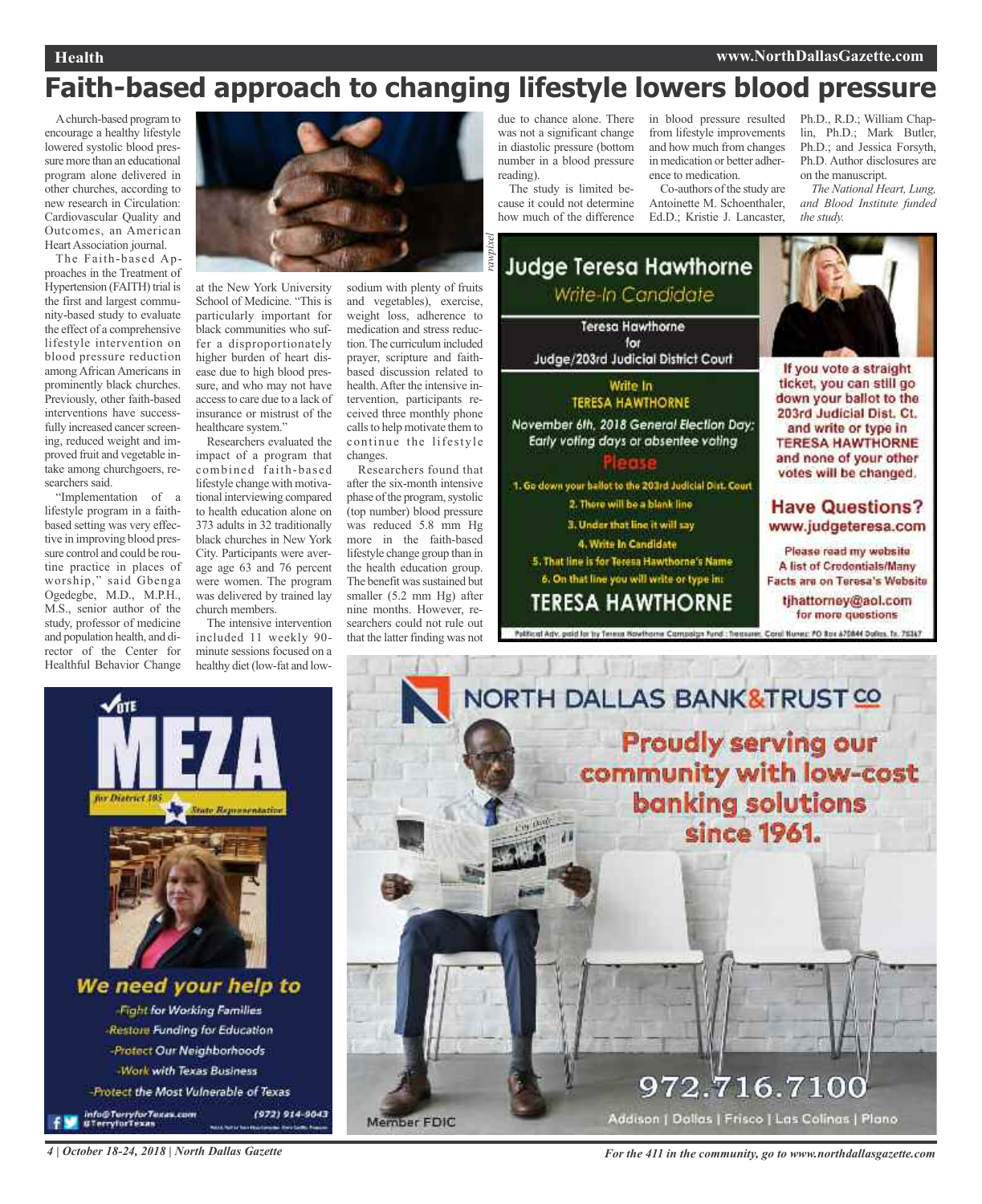### **Our View / Community**

## **Dallas DA seeks to set the record straight on shooting**

By Rachel Hawkins *NDG* Staff Writer

"We cannot go to another agency and fire somebody," Faith Johnson, Dallas County District Attorney said. "We've been going around to many groups to try to clear the record and help folks understand what the process is."

For more than six weeks, many have debated the case involving Dallas police officer Amber Guyger walking into the wrong apartment and fatally shooting Botham Jean, an unarmed black man. Guyger allegedly claimed she thought Jean's apartment was her own and believed Jean to be an intruder.

Johnson said many people mistakenly thought the district attorney could fire the police officer on the spot, which is not true. Guyger was eventually fired by Dallas Police Chief Renee Hall.

On Oct. 11, Johnson and several Irving citizens held a meet and greet to discuss Johnson's views, and hopes for the future as she seeks support in her bid for a second term as the Dallas County District Attorney (DA). Johnson was appointed to her position by

**Experienced and** 

"Your

Voice at

City Hall"

Pd. Petited Advertising Campaign to<br>Elect OKAmpla

Bartiera **Record** 

Ready On Day One!



*Faith Johnson, Dallas County District Attorney, and Irving citizens hold a meet and greet and discuss many Dallas issues. (Image: Rachel Hawkins/ NDG)*

Governor Greg Abbott.

"That particular shooting took place on the (Sept.) 6th, and of course a lot of people were up in arms," Johnson said. "The case was turned over to us by the Texas Rangers on Sept. 9. A lot of folks thought people got upset about the search warrant return that was released. They thought that the DA's office released it and we had nothing to do with it."

"The only reason why we're doing this is because I'm so concerned about what may happen once the grand jury hears its case," Johnson said.

She stated the grand jury can make two decisions. It can either be a no bill, where

VOTE

**Carolyn King Arnold** 

**District 4, Dallas City Council** 

www.Together4Dallas.com

**Election Day** 

**November 6, 2018** Early Voting: October 22 - November 2, 2018



sidered murder or homicide. "So many people got misinformation, and so many people already decided about what happened and what may not have happened," Johnson said. "When you

talk about a criminal process, once a crime occurs a police officer can then go to the scene and start investigating. If the officer thinks a crime has been committed he or she can either arrest the person or issue an arrest warrant."

While explaining the criminal process Johnson also stated if a person has an arrest warrant, then they will go to a magistrate will be read their rights and a bond will be set.

"Once that happens the arresting agency files a case to my office," Johnson said. "That's the first time the case literally becomes mine. The Texas Rangers filed the case on Sept. 10. So whatever happened before then on deciding whether it's going to be manslaughter or murder, or if she could turn this up in Kaufman County or not, we

got it on Sept. 10." Johnson explained most times the DA's office does not get the opportunity to have the advising police officer and see what the case is whoever files the case decide and just files.

"However, in this case, I did have a conversation with the Texas Rangers," Johnson said. "They decide what they're going to do. So now we have this case. We're investigating, and we're continuing our investigations. In fact, we have a special public integrity unit, and that unit is designed to go out and all police shootings. And believe it, or not this investigation is still going on."

Johnson and the unit want to ensure they have all evidence before presenting it to the Grand Jury. Once they present the evidence to them,

Johnson and her team would have to turn the case over to them and step out, and the Grand Jury would make the final decision. Unlike a regular jury, only nine people would have to agree for there to be an indictment issued. Johnson and her team will just have this one opportunity to present the case. She believes presenting it more than once is unjust, and will only be presented on multiple occasions if there is new information.

"We are going to explain the law to the Grand Jury," Johnson said. "We're going to let them know what murder is, we're going to let them know what manslaughter is, and we are going to give them every piece of evidence that we have gathered so they can make the right decision."





Voter Status and Voting Location: www.dallascountyvotes.org/voter-lookup/#VoterEligibiltySearch

Early Voting: Monday, October 22 -Friday, November 2, 2018 7 a.m. - 7 p.m.

**Election Day:** Tuesday, November 6, 2018 7 a.m. - 7 p.m.

info@staciwilliamsforjudge.com @ www.staciwilliamsforjudge.com

Pol. Adv. paid by Staci Williams Judicial Campaign.

*For the 411 in the community, go to www.northdallasgazette.com*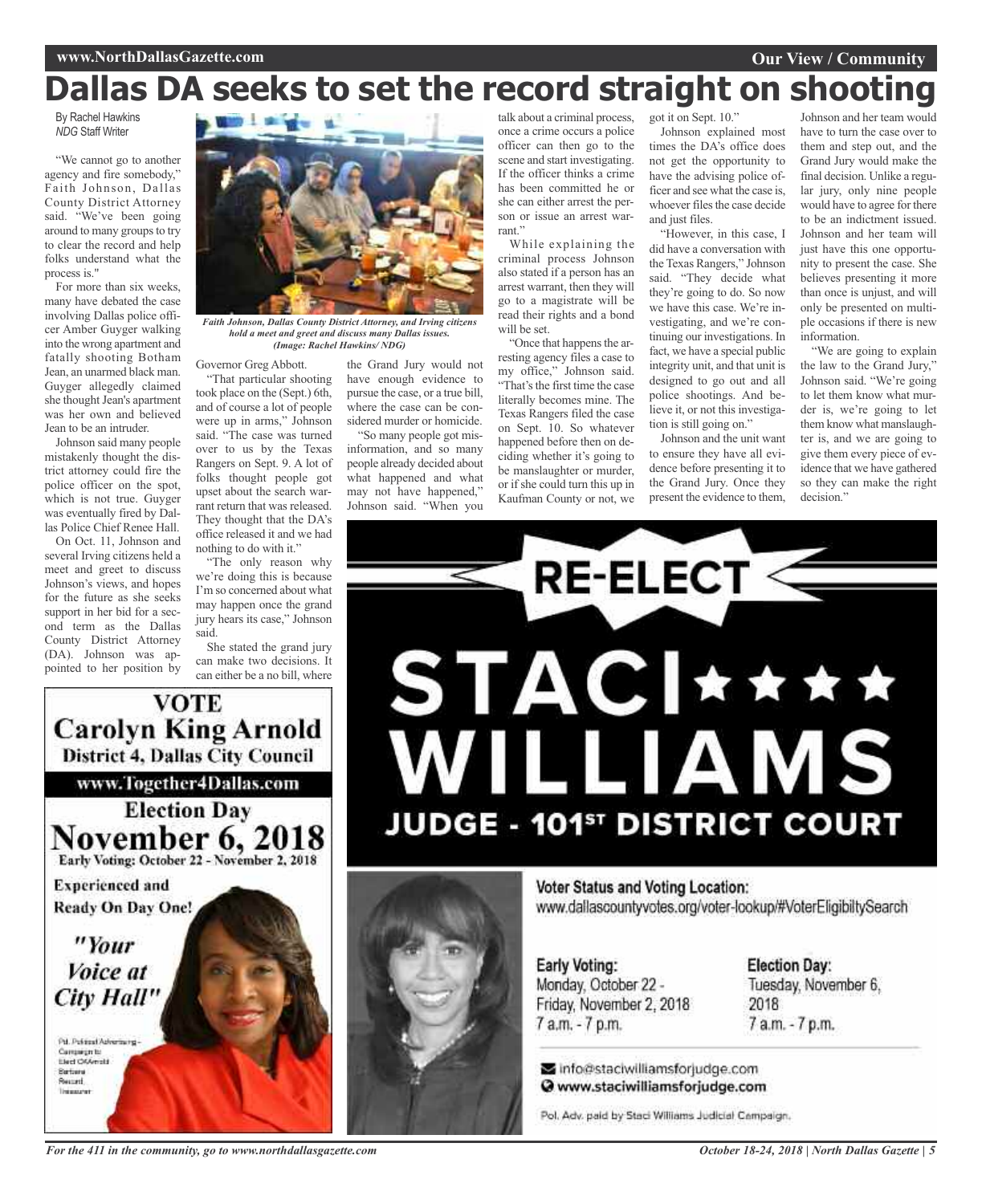## **Center for Vital Longevity receives over \$5 million for aging studies**

Researchers at the Center for Vital Longevity at The University of Texas at Dallas recently received three federal grants totaling more than \$5 million to start new projects or continue existing studies on the cognitive neuroscience of aging.

"These recent awards are a very welcome addition to the federal funding held by the center," said Dr. Michael Rugg, Distinguished Chair in Behavioral and Brain Sciences and center director. "They will support important and urgently needed research and are a testimony to the talents of my colleagues and to the high quality of their research programs."

Dr. Denise Park, Distinguished University Chair in Behavioral and Brain Sciences and director of research and the founder of the center, was awarded \$1.2 million from the National Institute on Aging (NIA) for an ongoing proj-

*Dr. Denise Park (center, back row) and members of her lab at the Center for Vital Longevity were awarded a \$1.2 million grant that will help them continue their work examining whether the rate at which brains age can be slowed.*

ect aimed at determining whether individuals can slow the rate at which their brains age. Park initiated the Synapse Project eight years ago with NIA funding.

As part of the original study, older adults were randomly assigned to mentally challenging conditions, including learning digital photography, quilting or both. Park and her team used written tests and MRI scans to measure participants' cognitive and brain function before and after the tasks to learn whether cognitive stimulation, socialization or a combination of both changed or improved their functioning.

Results showed that memory improved after participants learned to take digital photographs, but further study is needed to determine how mentally challenging activities facilitate memory in cognitively normal adults

structure and function.

With the infusion of \$1.2 million from the NIA's Alzheimer's Disease Initiative, Park and her team will re-create similar conditions to the earlier project to see if they can replicate the original effect. If successful, they expect to begin a large clinical trial that tests whether sustained engagement delays normal and pathological cognitive decline.

Dr. Karen Rodrigue, associate professor of cognition and neuroscience, received a five-year, \$3.5 million award from the NIA for research seeking to distinguish age-related brain changes linked to the earliest signs of Alzheimer's disease — before symptoms occur — from changes that reflect non-pathological aging. Her previous research has provided insight into when certain biomarkers that are associated with

through changes in neural risk for Alzheimer's begin to accumulate in the brain.

> With the new funding, Rodrigue will examine novel biomarkers in the brain, such as iron accumulation, changes in synaptic density and accumulation of a protein called beta amyloid, and their potential to be early markers of neural and cognitive decline. The study will include healthy adults both with and without genetic risk forAlzheimer's, as well as adults in the earliest phase of Alzheimer's with mild cognitive impairment.

Rodrigue and her lab members will test whether brain changes in response to increasing cognitive demands also might serve as a biomarker in those who don't yet have symptoms of Alzheimer's but may harbor Alzheimer's pathology. Early evidence suggests that the brains of people with slightly elevated levels of amyloid may have to recruit

more cognitive resources to complete tasks.

Dr. Chandramallika Basak, associate professor of cognition and neuroscience, received more than \$760,000 in NIA funding to explore the potential benefits of cognitive training in healthy older adults.

Basak will use both experimentally developed and commercially available video games to exercise working memory and attention in study participants. The aim is to determine whether the ability to switch attention between various features of an environment and to perform complex tasks improves as a result of structured practice on different types of video games.

"The ability to flexibly and efficiently switch your attention from one thing to another underlies successful performance on a broad array of cognitive tasks," Basak said.

**Brookhaven, Thomson Reuters grant will train IT workers for future job market**

Thomson Reuters Applications, Inc. and Brookhaven College are partners in a Skills Development Fund grant from the Texas Workforce Commission, which will total \$910,800 over two years.The formal check presentation for the first year of the grant, an investment of \$455,400 for training for Thomson Reuters employees, was Sept. 12.

Brookhaven College will develop customized business operations and technical curriculum to train Thomson Reuters employees. The training will support 245 new and incumbent workers at Thomson Reuters for the first year and almost 500 employees over the two-year life of the grant.

The training provided by the grant will serve the community by supplying highlyskilled workers to meet the needs of employers and providing those workers with increased opportunities and earning potential. Positions designated to receive the

training include administra-alysts and project managers. tive assistants, website developers, business operations an-

See TRAIN, Page 12

ini Cannon **Democratic Candidate for Dallas County** Commissioner, District 2

Wint Cartnon is the principal at the Cannon Law Group PLLC, Somer Assecurity Musicipal Judge for the City of Dallas, and dedicated public servant numing for Commissioner District 2. Wini surgeorts nood novemance. She isfiscally restomable and creatively resenrecht. Her opprench to the Countybudget is to identify royenne growth opportunities to increase the Councy. Bodget without resorting to mising toxes. She will week dilinearly to make Dallas County befur by providing cennomic opportunnes for individuals and small businesses, promoting criminal justice ruform, and strengthening our support for schools and adult job training programs.

Pelitical Adv. Pear by Campage to Liber. Wey Cannot, Junior Schmitz, Treasurer

Learn more www.winicanwin.com

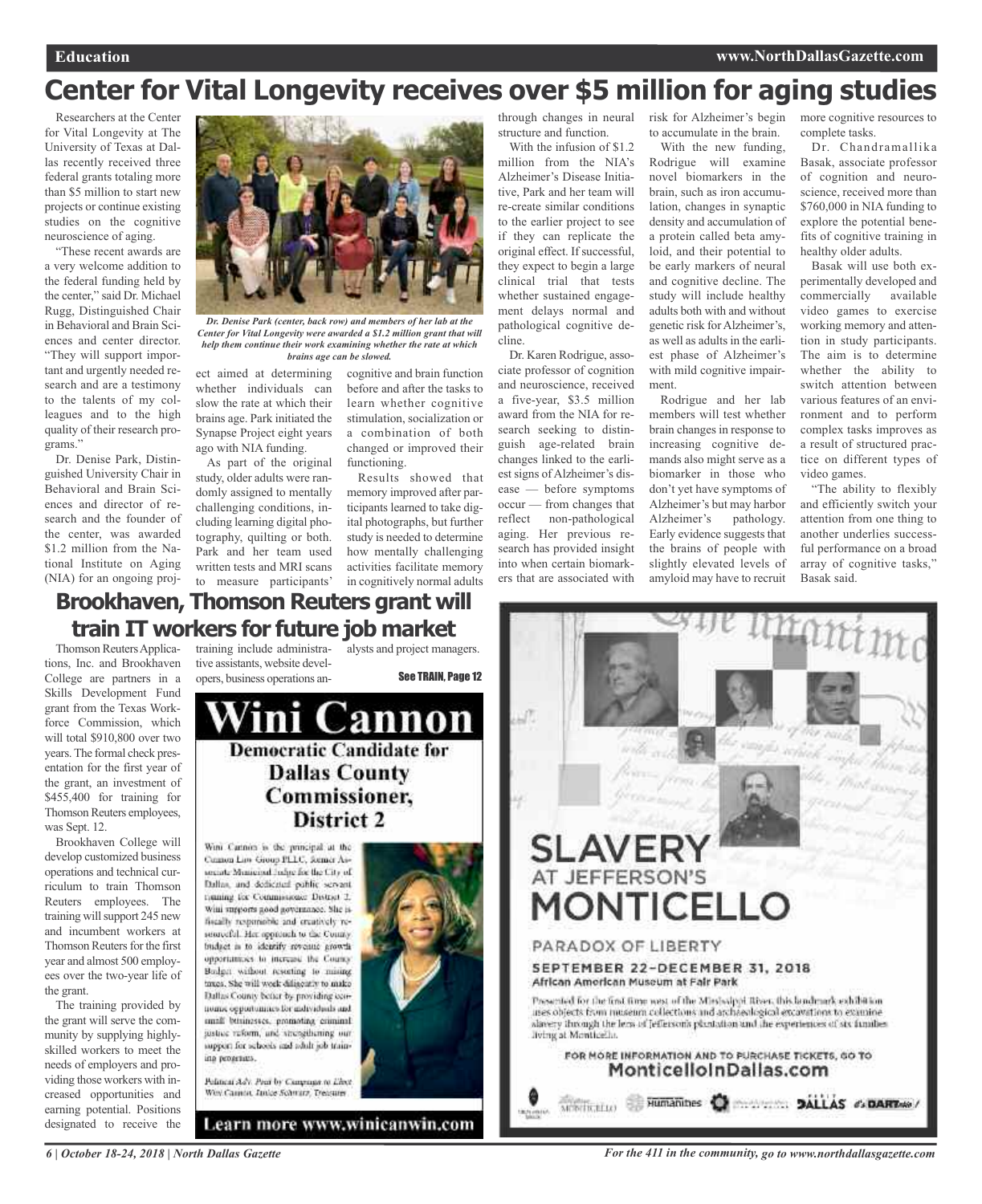en Committee



**Early Voting: October 22nd-November 2nd Election Day: November 6** 

# DISTRICT ATTORNEY **FAITH X JOHNSON** SHE IS ONE OF US

"I'm a lifelong Democrat and vote straight ticket. But, this year, I'll switch my vote to Faith Johnson for DA. With Faith in office, the crime rate is at an all-time low. We need to keep Faith!"

-KENNETH JOHNSON, LANCASTER

## **YOU CAN STILL VOTE FOR FAITH EVEN IF YOU VOTE STRAIGHT TICKET.**

Vote straight ticket at the top of the ballot.

Go down the ballot to the District Attorney race.

**SWITCH YOUR VOTE TO FAITH.** 



Political satisfied for by the Royce We

EARLY VOTING OCT. 22 TO NOV. 2 . ELECTION DAY TUESDAY, NOV. 6

For the 411 in the community, go to www.northdallasgazette.com October 18-24, 2018 | North Dallas Gazette | 7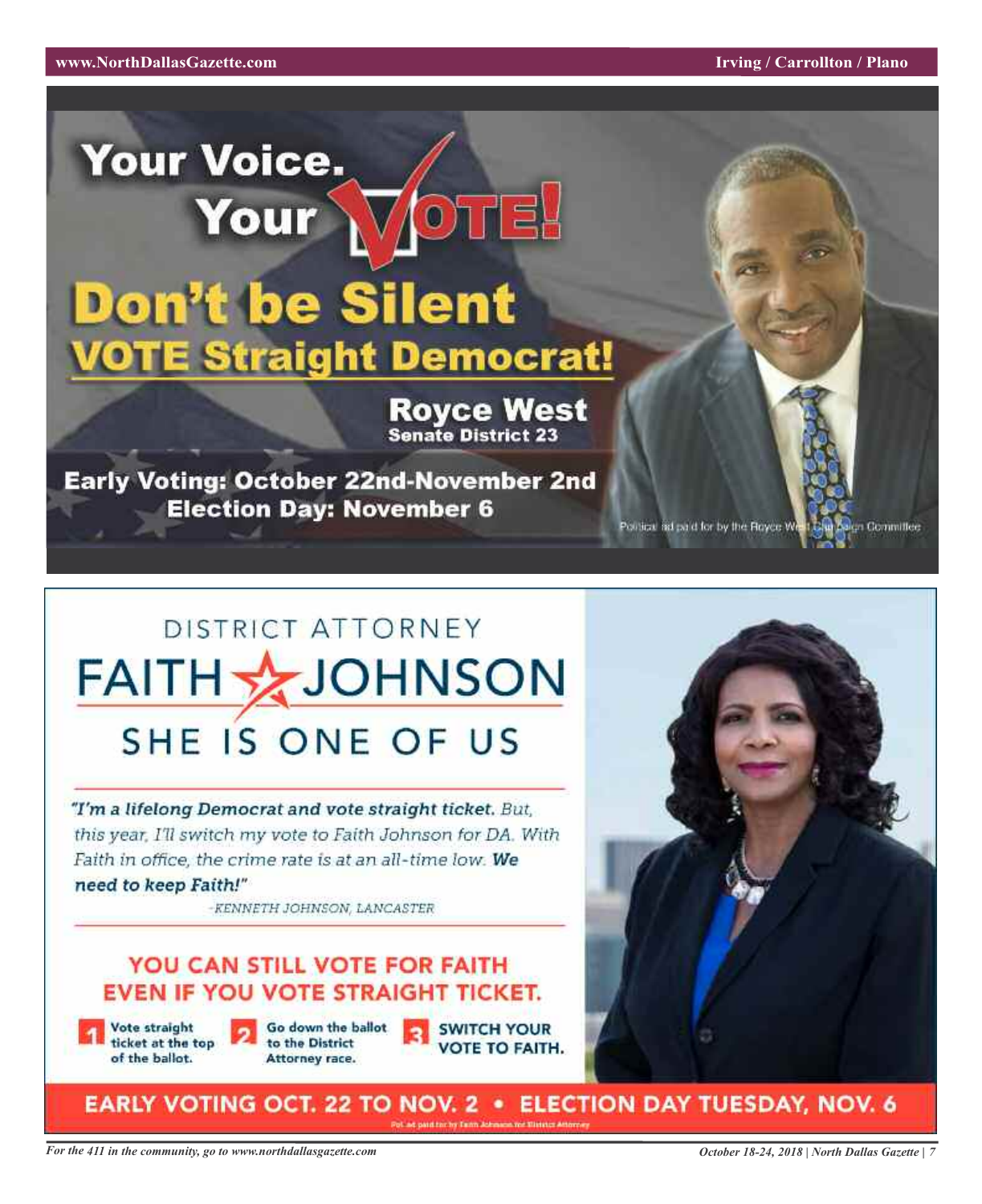### **City Briefs**

### **Frisco**

The **Teen Summit 2018** will be held on Oct. 27 from 9 a.m. to 2 p.m. at Collin County Community College, Preston Ridge Campus Conference Center, in Frisco. The Collin County Alumnae Chapter of Delta Sigma Theta Sorority will presents its Teen Summit: L.I.F.E. – Learn. Inspire. Focus. Engage. This is a unique opportunity to talk

By Tiffany Gilbert *NDG* Entertainment

week.

Almost Halloween and Legoland is ready to kickoff the celebration this week with kiddos, the State Fair of Texas closes out this weekend with the State Fair Showdown featuring Texas Southern vs. Southern University, and much more this

**Brick-or-Treat at LEGOLAND Discovery Center** on Oct. 20 from 11 a.m. to 4 p.m. They are hosting fun halloween party

honestly with youth about life after High School. The day will be filled with workshops centered on preparing for college, leadership and career development, and social action.

There is a separate Parent forum to help parents understand their role in preparing their kids for life after High School. To register for the free event, visit Eventbrite.com.

for the kids so come dressed up and be ready to be amazed with the Legoland work. More details here.

**LegoLand, football and more this week**

**State Fair Showdown** - Texas Southern vs. Southern University is the final hurrah for football at the State Fair of Texas with the two teams on Saturday. The game kickoff time is 2 p.m. at the Cotton Bowl Stadium. This will definitely be a game you

Also, on Saturday, Oct. 20 guests are invited to take a

don't want to miss.

**Garland**

**Pumpkins** at the **Farmers Market** will be held on Oct. 20 from 9 a.m. to 4 p.m. at the Farmers Market at Firewheel Town Center, in Garland. There will be a pumpkin patch, fresh fruit, vegetables, frozen meets, and delicacies. For more information visit Facebook.com/events.

*For more Community Briefs, visit NorthDallasGazette.com*

bus tour hosted by **Remembering Black Dallas** at the Martin L. King Center (for departure) at 9 a.m. with the tour lasting until 2:30 p.m. Discover and come to know the former slaves and farmers of the North Dallas area. Visit here for more info on the tour. You can read more about the organization in an article the *North Dallas Gazette* wrote

*To read about more upcoming events visit North-DallasGazette.com.*

earlier.

### **www.NorthDallasGazette.com**



**AREAS SERVED:** 

75116, 75134, 75203, 75207, 75208, 75210, 75211, 75212, 75215, 75216, 75217, 75223, 75224, 75226, 75227, 75228, 75232, 75233, 75236, 75237, 75241, 75249, 75253



Y0070 WCM ISBSIE FINALII M CMS Accepted 08272018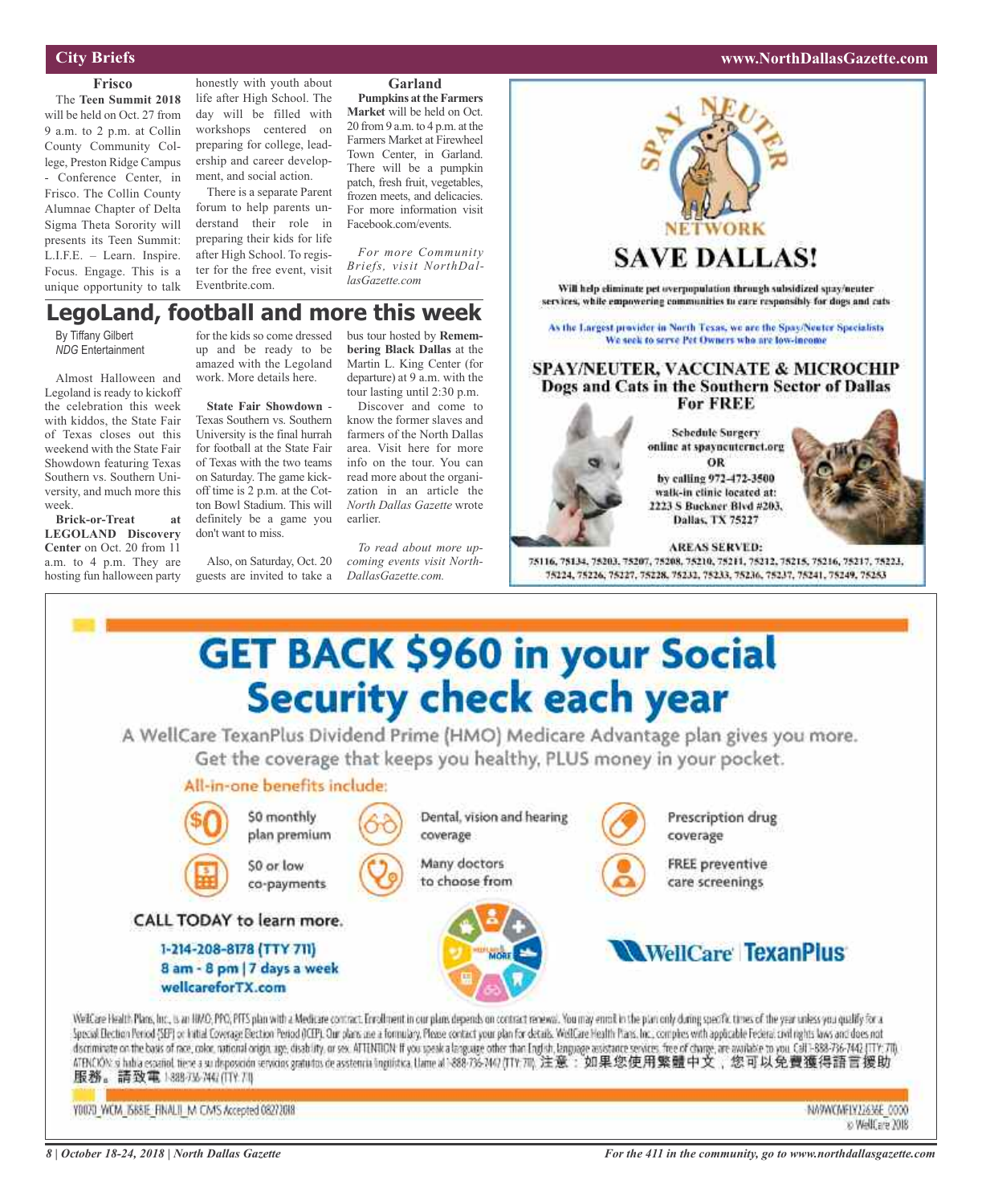## **Can the Dallas Cowboys offensive resurgence continue?**

### By Dwain Price *NDG* Sports

ARLINGTON – That surprisingly dominating performance the Dallas Cowboys put on the Jacksonville Jaguars this past Sunday at AT&T Stadium is precisely what they would like to do every week on a consistent basis.

The Cowboys turned the highly-touted Jaguars every which way but loose en route to embarrassing Jacksonville in stunning fashion, 40-7. In the end, Dak Prescott ran for one touchdown and tossed a pair of touchdowns to Cole Beasley, and the defense completely stymied a Jaguars squad that was considered one of the best the NFL has to offer.

"It was the most dominating performance we've had since I've been here," said running back Ezekiel Elliott, who rushed for 106 yards on 24 carries and scored a touchdown. "We knew what we wanted to do.

"We came out and started fast and executed well and we handled our business."

The Cowboys were up by a commanding 24-0 at intermission after scoring on all four of their first-half possessions. It was like taking candy from a baby day for the Cowboys, who showed how powerful they can be when they're clicking on all cylinders.

"Everybody came to work (Sunday) and did their job to the highest level," defensive end DeMarcus Lawrence said. "I'm just proud to be alongside this group."

Jacksonville was held to just 204 total yards, and the relentless Cowboys defense sacked Jaguars quarterback Blake Bortles three times and harassed him all day long.

"It was a good win against a good team," coach Jason Garrett said. "Every phase contributed, every phase played well throughout the game -- 60-minute effort on

**Enter to Win!**

**Ticket Giveaway**



*Dak Prescott had plenty to smile about after the dominating offensive performance against the Jaguars. (Photo Credit: Keith Allison/Flickr)*

offense, defense, and the kicking game -- everybody was a part of it.

"We played the way we want to play. Made some really good stops defensively, got them off the field on third down, and obviously, we were able to run the ball and throw the ball the way we wanted to throughout the game offensively."

Quarterback Dak Prescott completed 17-of-27 passes for 183 yards and also rushed 11 times for 82 yards. And after they made superb plays, Trevon Austin, Jeff Heath, Elliott, Prescott, and Beasley all performed the same strut similar to the one performed by mixed martial artist and boxer Conor McGregor, who was on the field and pumping up the Cowboys during pre-game warmups.

"It was huge from the point of complimentary football," Prescott said. "It's definitely the best we played from executing to taking advantage from the defense giving usturnovers and good field position.

"We were just feeding off of each other. We felt it early. I don't know if it was Conor McGregor or what it was, but we came out and attacked and it was a great win<sup>"</sup>

So great that it puts the Cowboys (3-3) just half-agame behind the NFC Eastleading Washington Redskins (3-2). Thus, first place

will be on the line when the Redskins host the Cowboys on Sunday at 3:25 p.m.

Meanwhile, Beasley scored on catches of 17 and nine yards against the Jaguars after not having a touchdown in 12 games. He finished with nine receptions for 101 yards – the second career game where he's caught passes for 100 or more yards.

See COWBOYS, Page 10



### **TWO FOR TEXAS: GREAT MORTGAGE LOAN OPTIONS**

The Texas State Affordable Housing Corporation's Home Sweet Texas and Homes for Texas Herces programs: helping low and moderate income homebuyers with a new mortgage ioan or refinance anywhere in Texas.

### Low Interest Rate Loans with Down Mortgage Credit Certificates (MCC)

Payment Assistance (DPA) Grants

- DPA is a gift and never needs to be repaid
- Several rate, loan and DPA
- options available.
- 
- Get up to \$2,000 every year as a special tax credit
- Can be used with TSAHC's DRA
- Consult a tax advisor.

**Corigin Bank** Home Lending

www.Origin.bank/BuyAHome-TX

### Origin Bank NMLS# 455990

### MEMBER FDIC E

Fine approve address to brider requirements and TSAHC Dealt and Qualifying Guidalines



# **One of Us, Fighting for Us**

Born and Raised in Dallas, Eric Johnson Is Fighting for Our Community Pro. Adv Pald for By Enclusheen Compaign, P.O. Rox 192316 Daller, Texas 75218. Dr. Precend O. Haynes, N. Tressurer

*NDG Entertainment Ticket Giveaway!!! Visit us on Facebook to win tickets to the the hottest events in Dallas/Fort Worth!!!!*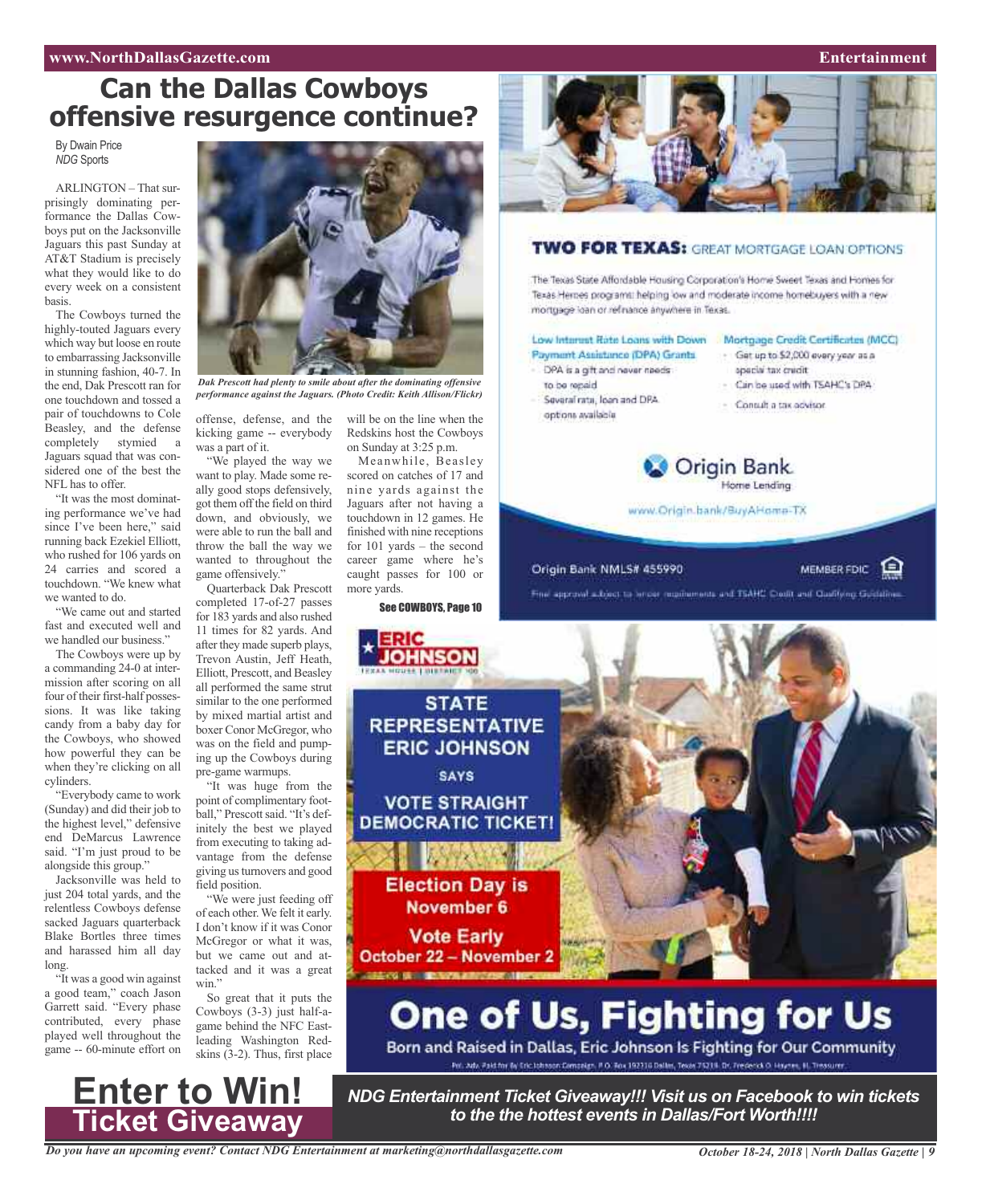## **'The Champion' provides a snapshot on the life of an American icon** The Maxis just glad I could

By David Wilfong *NDG* Contributing Writer

What do you do if you are waiting tables alone and a major celebrity walks in the door?

That is the premise for "The Champion," a new play by Amy Evans which is currently in production at the Bishop Arts Theatre.

The play revolves around a small diner in North Carolina where a young waitress named Theresa (played by Cedisha Pitts) is tending shop alone when Nina Simone (Deontay Roaf) walks in with members of her band (Justin White and Lorenzo Hunt). As it occurs in the early 60s, it takes a moment, and some prodding, before Theresa realizes she is serving a star.

Throughout the performance, a snapshot of the career of Simone is painted in the table-side chatter of the musicians; including the



*Waitress Theresa (at left, played by Cedisha Pitts) receives a gift from Nina Simone (right, Deontay Roaf) in "The Champion." (Photo: Tony Boyattia)*

isolation and yearning for permanent relationships that can occur around a life on the road. It also touches on matters of race, and how even celebrities were not immune to bigotry as they made their way through small towns and train stations in 1960s America. Simone's character had reached some point of resolve on the matter and tries to instill the same sense of resilience in the

young waitress she encounters.

> There are also some light-hearted moments as well, especially in the character of the band's drummer Bobby Hamilton (Lawrence Patterson). Patterson's character joins the band late after being left at the train station alone, and the actor pulls off comedic annoyance to great effect.

Roaf and Pitts pull off standout performances in

the play, portraying two very different women from different backgrounds, at very different places in their life; Simone the seasoned professional of great renown, and Theresa the starry-eyed young girl with simple hopes and ambitions.

The play also serves to shed a bit more light on (and perhaps for some an introduction to) the life of Eunice Kathleen Waymon, who used the name Nina Simone to record more than 40 albums in addition to taking a stand against racial discrimination in a very turbulent era in America. The performance does deal with delicate subjects of race and adult content and contains language which might not be suitable for younger audiences.

"The Champion" continues through Oct. 28 at the Bishop Arts Theatre Center (215 S. Tyler St.).

## **COWBOYS,** continued from Page <sup>9</sup>

make the plays that I needed to (in order) to move the chains and help the offense move," Beasley said. "Any time I can do that, whether it's 10 targets or three, I've got to do it."

Defensively, the Cowboys were energized by the return of tackle David Irving, who missed training camp, the first four games of this season due to a suspension and the fifth game for personal reasons. Irving only got in three practice sessions last week, but he made his presence felt against the Jaguars.

"He looks like he's 11 feet tall out there," Garrett said. "He wasin the backfield and penetrating and it was great to see him out there."

The Jaguars were considered one of the NFL's top defenses and had allowed just 17 points per game before running up against the Cowboys' determined offense. In the meantime, the Cowboys' defenders were determined to show Jacksonville that they also could be resourceful.

"We just understand that we are an elite defense as well," linebacker Jaylon Smith said. "Every time you step on the field you want to dominate your opponent.

"Playing against another great defense as well, it only adds fuel to the fire. So we succeeded."

The 40 points Dallas scored were the most scored by the Cowboys since they beat up the San Francisco 49ers, 40-10, on Oct. 22, 2017.

"The offense came to work (Sunday)," Lawrence said. "They started fast and got in the end zone fast to put the pressure on their offense to compete.

"Overall, the defense got (two) turnovers tonight, put pressure on the quarterback and made it unsafe for him. We have to keep this pressure up and continue it next week.'

# Up to 100% Financing on Equipment Loans

# Get the job done with rates as low as 3.50% APR.

### Machinery, computers, work trucks and more,

- . Loans starting at \$1,000 and terms up to 72 months
- . Up to 100% financing and cash out relinancing up to 60%"
- Great for new and established businesses

### Ready to get started?

972.578.5000 | 800.578.9009 (Toll Free) | Hablamos Español - 972.801.5858

### LegacyTexas.com



[1] Louis adject to credit egyptised. Meximum been imitiate (\$500,000. (2) APT = Annual Perustrage thats. Rates accurate is of publication date and subject to change. But quoted includes .30% discuming a quoted includes from Legner Desking account. Business must be located within a low or moderate income or high minority census trata. (3) Cash out up to 60% of estimated value, occurso Novem FDIC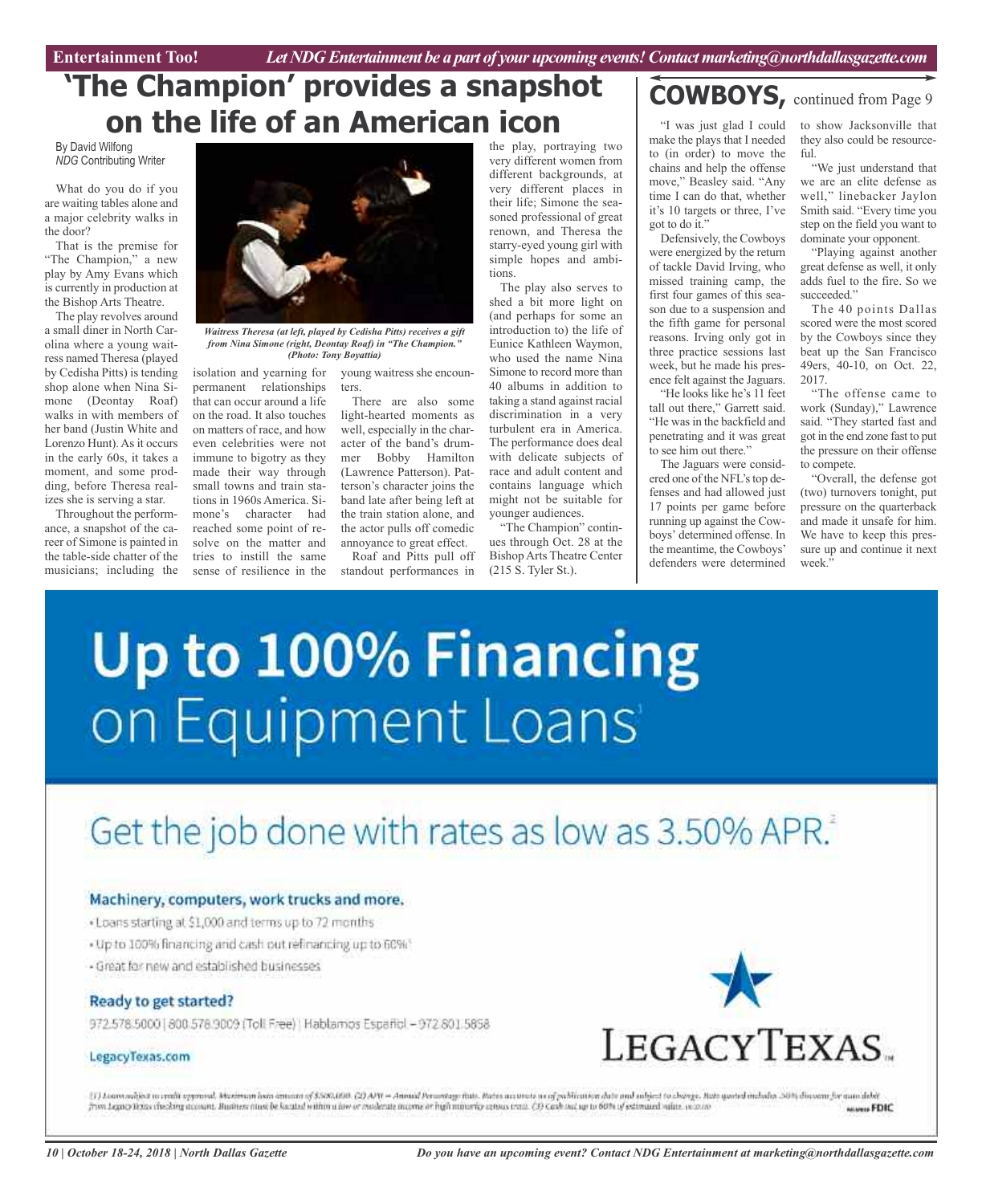## **Public service loan forgiveness program fails to forgive**

By Charlene Crowell NNPA Contributor

Across the nation and multiple generations, student loan debt now surpasses \$1.5 trillion. The anxiety shared by borrowers from all walks of life seeking ways to lift this unsustainable consumer debt affects multiple life dimensions. In some cases, these burdensome debts threaten the future of America's middle class.

Two recent developments hold potential for struggling consumers.

On September 28, the independent and nonpartisan

(GAO) released findings on the federal Public Service Loan Forgiveness (PSLF) program. Eligible student loan borrowers who have dedicated their careers to public service and met other requirements, such as 10 years of qualifying payments, can have their loan balances forgiven. The first step towards forgiveness requires that interested borrowers are initially screened to certify their employment and loans meet threshold criteria. Once certified, borrowers submit a loan forgiveness application for a final check before forgive-

General Accounting Office

ness is approved.

Although PSLF legislation was enacted in 2007, September 2017 was the first time that borrowers became eligible for the application for forgiveness. And according to the GAO findings, forgiveness approvals are minute compared to those who qualify.

As of June 2018, more than 1.2 million student loan borrowers requested to be certified, with 890,000 ultimately certified eligible. 28,000 applied for loan forgiveness, thinking that they had met the 10- year payment and employment requirements. Shockingly, of these, only 96 — less than one-half of one percent received forgiveness.

According to the GAO report, "Education has used various outreach methods to inform borrowers about PSLF, but the large number of denied borrowers suggests that many are still confused by the program requirements."

In response, the Department of Education has now agreed to all GAO recommendations. These include: comprehensive guidance for borrowers and servicers alike; more information about qualifying employers; standardized payment infor-

mation; and enough detailed information to help identify payment counting errors.

> In a related but separate action on October 3, the American Federation of

Teachers (AFT) filed a federal class-action lawsuit alleging that the nation's largest student loan servicer, Navient, misled bor-

**Market Place**

See DEBT, Page 12



**No Matter How Small** 

Fax Information To: 972-509-9058 Call: 972-432-5219 (Leave Message)

Finall: inquiries1909@gmail.com

**TRAIN,** continued from Page <sup>6</sup>

Ruth R. Hughs, TWC chair and Commissioner Representing Employers, was quoted in a release from the TWC as saying, "This partnership focuses on special-

ized IT skills training needed to support this high-demand industry in the Greater Dallas area. This investment benefits employers, citizens, and communities, and contributes

to keeping Texas the best state in the country for business." The training partnership

with Thomson Reuters illustrates Brookhaven College's continued commitment to supporting the community

**DEMOCRAT FOR** DISTRICT ATTORNEY and local businesses. Since 2013, the college has been awarded more than \$2.3 million in Skills Development Fund grants for training with various partners in manufacturing, electrical contracting and technology.



Former Judge John Creuzot has seen how the District Attorney's office has failed to apply justice equally. He will work to ensure that everyone is treated fairly and that all are held accountable, regardless of who they are or what uniform they wear. **Judge Creuzot is the founder of Dallas County's first-ever diversion court** that provides rehabilitation as John an alternative to prison for **CREUZ<sup>®T</sup>** first-time drug offenders.



DEMOCRAT JOHN CREUZOT

FOR DISTRICT ATTORNEY

**Vote Early: October 22 to November 2 Election Day: Tuesday, November 6** 

*For the 411 in the community, go to www.northdallasgazette.com*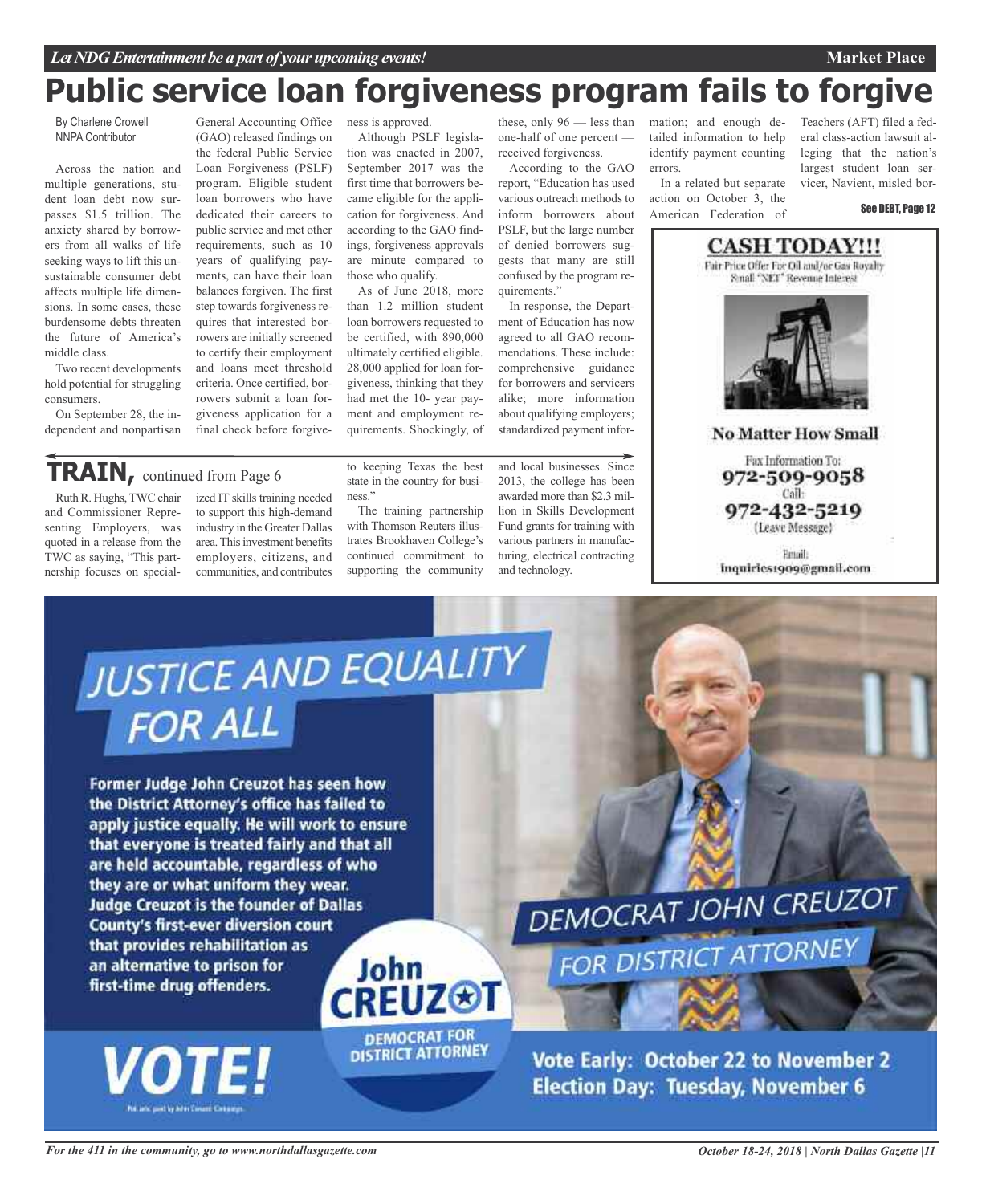## **North Texans optimistic about area's future as a leading tech hub**

North Texans are increasingly optimistic about the region growing as a tech hub, and believe this has spurred greater economic opportunity for the area over the past five years – expecting it will only get better, according to the results of a new Capital One Future Edge DFW survey released last week at the company's Reimagine Communities Symposium.

The survey revealed a growing perception among DFW residents that North Texas is an attractive, emerging tech hot spot – with 65 percent believing that major tech companies

will grow or increase their presence in DFW over the next decade, a 30 percent increase from a similar study Capital One released in October 2016.

In line with these findings, more than seven-inten (71 percent) DFW millennials, and the majority (53 percent) of residents overall, are anticipating they will pursue a technology-related career in the next two years, whether it be in the technology sector or a role that uses technology skills in another field. This is substantially higher than national trends (millennials: 64 percent; entire

population 43 percent).

Education and tech-related skill training are how workers intend to get ahead. According to the survey, a vast majority (77 percent) of DFW millennials, and more than two-thirds (67 percent) of residents overall plan to begin or continue learning tech-related skills in the next year. This is four percentage points and 10 percentage points more, respectively than Americans overall. And with the variety of schools in the metroplex 83 percent of the residents believe finding learning-related resources available locally.

Once they gain the necessary knowledge more than four out of five (85 percent) DFW residents believe their area is a great place for tech-related jobs and innovation, showing a six percentage point increase from 2016 (79 percent).They contribute this to the presence of leading technology companies (43 percent), networking and knowledgesharing opportunities (40 percent) and the overall quality of life (40 percent).

"DFW is well-positioned to become one of the next major U.S. tech hubs, and it is clearly already well on its way," said Sanjiv Yajnik,

According to Jason N. Houle of Dartmouth College, and Fenaba R. Addo with the University of Wisconsin at Madison, disproportionate Black student debt makes for an even

"We theorize that racial disparities in student loan debt accumulation and repayment are a function of racialized economic hardship and discrimination across the life course,"

President, Financial Services, Capital One. "Residents are excited about how tech is transforming the region, which already enjoys great infrastructure to support learning and innovation. We're thrilled to contribute to the region's evolution through our Future Edge DFW initiative, where we are working hand-inhand with a variety of community partners to support the area's continued growth, innovation and economic vitality."

These survey findings are part of the larger Future Edge DFW effort, focused on helping DFW get ready

wrote the two scholars in a

for tomorrow, today. The new opinion survey is a successor to Capital One's 2016-17 collaboration with independent, not-for-profit research group, Institute for the Future (IFTF) to explore the trends shaping the future of DFW on three dimensions – technology innovations, financial innovations and expectations, and the workforce of tomorrow. A comprehensive study, DFW 2026: Igniting Economic and Cultural Prosperity in North Texas, combining both an initial, quantitative public survey and qualitative IFTF research, was published in early 2017.

theorize. We live that agony every day and nearly every year. Perhaps it is time to shift from research and data points to activist engagement.

To put it another way, what are we prepared to do about it?

*Charlene Crowell is the Center for Responsible Lending's Communications Deputy Director. She can be reached at Charlene.crowell@responsiblelending.org.*

rowers, preventing some of those in public service professions from accessing PSLF, just to boost its own profits. The action was brought by nine AFT members from four states: California, Florida, Maryland, and New York. **DEBT,** continued from Page <sup>11</sup>

In part the complaint states, "The PSLF program is life-or-death critical to America's public servants who otherwise would never be able to overcome their student debt burden … Navient has not been living up to its obligation to help vulnerable borrowers get on the best possible repayment plan and qualify for PSLF. Instead, Navient has harmed and continues to harm millions of hardworking public servants by routinely providing false information to these borrowers preventing them from qualifying for the PSLF program."

By deceiving borrowers with false information, misrepresentations, and fraudulent conduct, the complaint also cites several other concerns:

Navient is responsible for servicing over \$205.9 billion in federal student loans, owed by approximately 6.1 million accounts;

Since 1983, the cost of higher education has risen

more than 700 percent five times greater than inflation, and even faster than healthcare costs; and

From 1996 to 2015, teacher pay fell by \$30 per week while pay for other college graduates increased by \$124, according to the Economic Policy Institute

"No one goes into public service to strike it rich; they do it out of a deep commitment to students, patients

and the public good," said Randi Weingarten, AFT President. "But we cannot attract the best and brightest to these careers if promises of debt relief are deliber-

ately broken"

WWW.BRANDONJVANCE.COM

For much of Black America, still-soaring student debt brings yet another financial hurdle to overcome – in addition to other disproportionate and historic struggles to obtain the full benefits of being a citizen and consumer.

more fragile Black Middle Class.

new report for the Russell Sage Foundation. "Some have argued that the student loan market is not unlike the mortgage

market, where Blacks lack access to fair credit and are disproportionately steered toward high-interest loans that are difficult to repay."

The esteemed scholars may be right. But in neighborhoods across the country Black people do not need to

Vote for criminal justice reform, healthcare for all,

**Early Vote: Oct. 22 - Nov. 2 Election Day: Tuesday, Nov. 6 www.juliejohnsonfortexas.com** Pol. Adv. paid for by Julie Johnson for Texas

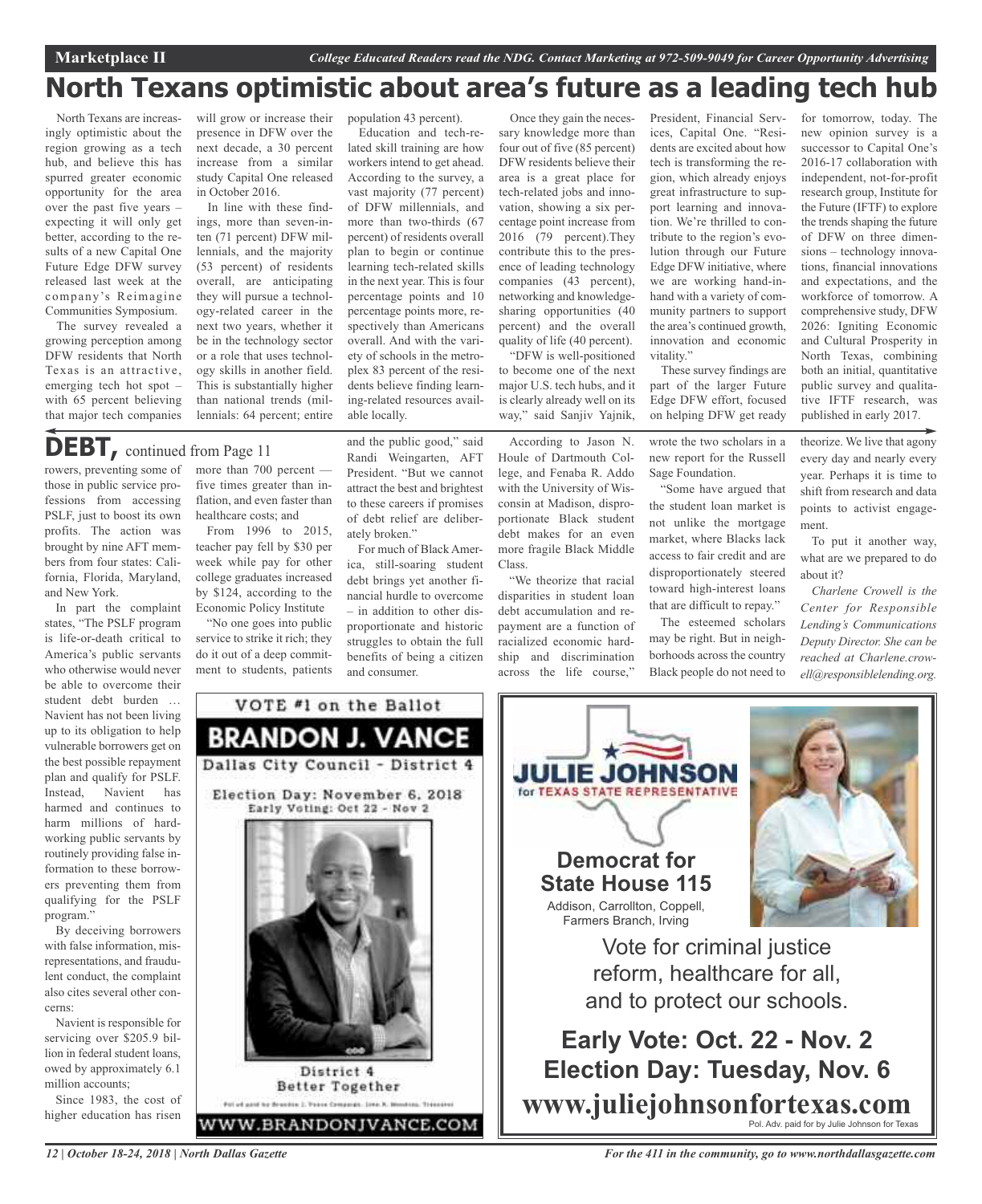## **Upcoming DFW area job fairs**

**Oct. 20 Senior Sales Executive - Online Hiring Event**

The Senior Sales Executive - Online Hiring Event will be held on Oct. 20 online. Online Hiring Events are live forums designed to enable you to understand the role and requirements through an interactive Q&A session followed by a self-directed testing process. The testing takes between 3-5 hours to complete. This event will include all testing required to apply for the role. Upon grading the tests, and if you advance, you will be set up with an interview with the hiring manager. As the Senior Sales Executive, you are the hunter and closer who will manage the entire sales process from initial outreach. through contract negotiation and to closure. This includes creating sales opportunities by diligently prospecting to new companies and effectively following up on Marketing generated sales leads.

For more information visit Linkedin.com/job.



### **Oct. 25 Live Recruiting/Hiring Event**

The Live Recruiting/Hiring Event will be held on Oct. 25 from 11 a.m. to 2 p.m. at Magnolia Hotel Dallas Park Cities, in Dallas.

Be sure to register at eventbrite.com.Dress professionally and be sure to bring plenty of resumes. For more information contact 877-561- 5627.

### **Oct. 29 The Multi-Profession Diversity Job Fair of Dallas**

The Multi-Profession Diversity Job Fair of Dallas will take place on Oct. 29 from 10 a.m. to 1 p.m. at Embassy Suites by Hilton – Dallas DFW Airport South, in Irving. You can pre-register at



**Attention Suppliers of Goods, Services and Construction**

**Review Competitive Opportunities at https://garlandtx.ionwave.net**

**www.garlandpurchasing.com 972-205-2415**

**Policy of Non-Discrimination Wholey Living, Incorporated (WLI)** Wholey Living, Incorporated (WLI) of McKinney, Texas shall recruit and admit individuals of any race, color or ethnic origin to all rights, privileges, programs and activities. The Corporation shall not discriminate on the basis of race, color, national or ethnic origin to the administration of the educational policies, community programs, and other administered programs.

The Corporation shall not discriminate on the basis of race, color, national or ethnic origin in the employment of its personnel.

Pre-Register online at: catalystcareergroup.com.

Positions in these fields are typically available: sales, customer service, call center, management, general business, marketing, retail, administrative, insurance, banking, engineering, accounting, finance, education, law enforcement, government, military, hospitality, human resources, technicians, telemarketing, healthcare, it, and more. Be sure to dress professionally and bring plenty of resumes.

> **Nov. 8 Sales Associate Hiring Event**

The Sales Associate Hiring Event will be held on Nov. 8 from 8 a.m. to 1 p.m. at AutoNation Chevrolet, in North Richland Hills. The Sales Associate interacts with hundreds of customers to help guide them in their vehicle purchase the company's nohaggle sales environment. With your outstanding communication and listening skills, you'll help our customers select their perfect vehicle, negotiate terms that ensure payment options meet their lifestyles, budgets, and expectations and close the deal. Our Sales Associates provide an exceptional customer experience, driving loyalty by following up to ensure customer satisfaction and helping transition customers to the Service department to support their ownership experience. Take advantage of stability. Earn a base salary of \$2,500 per month for three months while training. After training, earn \$2,000 per month, or a similar hourly rate, plus bonuses

Sprint proposes to collocate wireless communications antennas at a centerline height of 56 feet and 50 feet on an existing building at the approx. vicinity of 5500 Preston Road, Dallas, Dallas County, TX 75205. Public comments regarding potential effects from this site on historic properties may be submitted within 30 days from the date of this publication to: *Trileaf Corp, John, j.huter@trileaf.com, 2550 S IH 35, Suite 200, Austin, TX 78704, 512-519-9388.*



based on each vehicle sold, *9388.*

vehicle purchased, your longevity with the company and more.

To apply, send your resume to figueroae2@autonation.com.

Sprint proposes to build an 83.5-foot Monopole Communications Tower at the approx. vicinity of 3708 Spring Valley Rd, Addison, Dallas County, TX 75001. Public comments regarding potential effects from this site on historic properties may be submitted within 30 days from the date of this publication to: *Trileaf Corp, Brice, b.bloomer@trileaf.com, 2550 S IH 35, Suite 200, Austin, TX 78704, 512-519-*

### PUBLIC NOTICE **Mini Bar Brigade LLC**

Application has been made with the TexasAlcoholic Beverage Commission for a Mixed Beverage Permit, Caterers Permit, Mixed Beverage Late Hours Permit and Beverage Cartage Permit by Mini Bar Brigade LLC dba Mini Bar Brigade, to be located at 4575 Westgrove, Suite 104, Addison, Dallas County, Texas. Owners of said limited liability corporation are Lindsey Sanders, Manager and John Sanders, Manager.

## TISEO PAVING COMPANY

419 E. Hwy. 80, Mesquite, TX 75150 Tel: (972) 289-0723 Fax (972) 216-5637 www.tiseopaving.com

Performing Concrete Street Paving in the Metroplex Area We Accept Subcontracting Bids For All Public Works Projects in the Dallas Area. We Are Accepting Applications for Concrete Mixer Drivers and Heavy Equipment Mechanics

**Equal Opportunity Employer** 

*For the 411 in the community, go to www.northdallasgazette.com*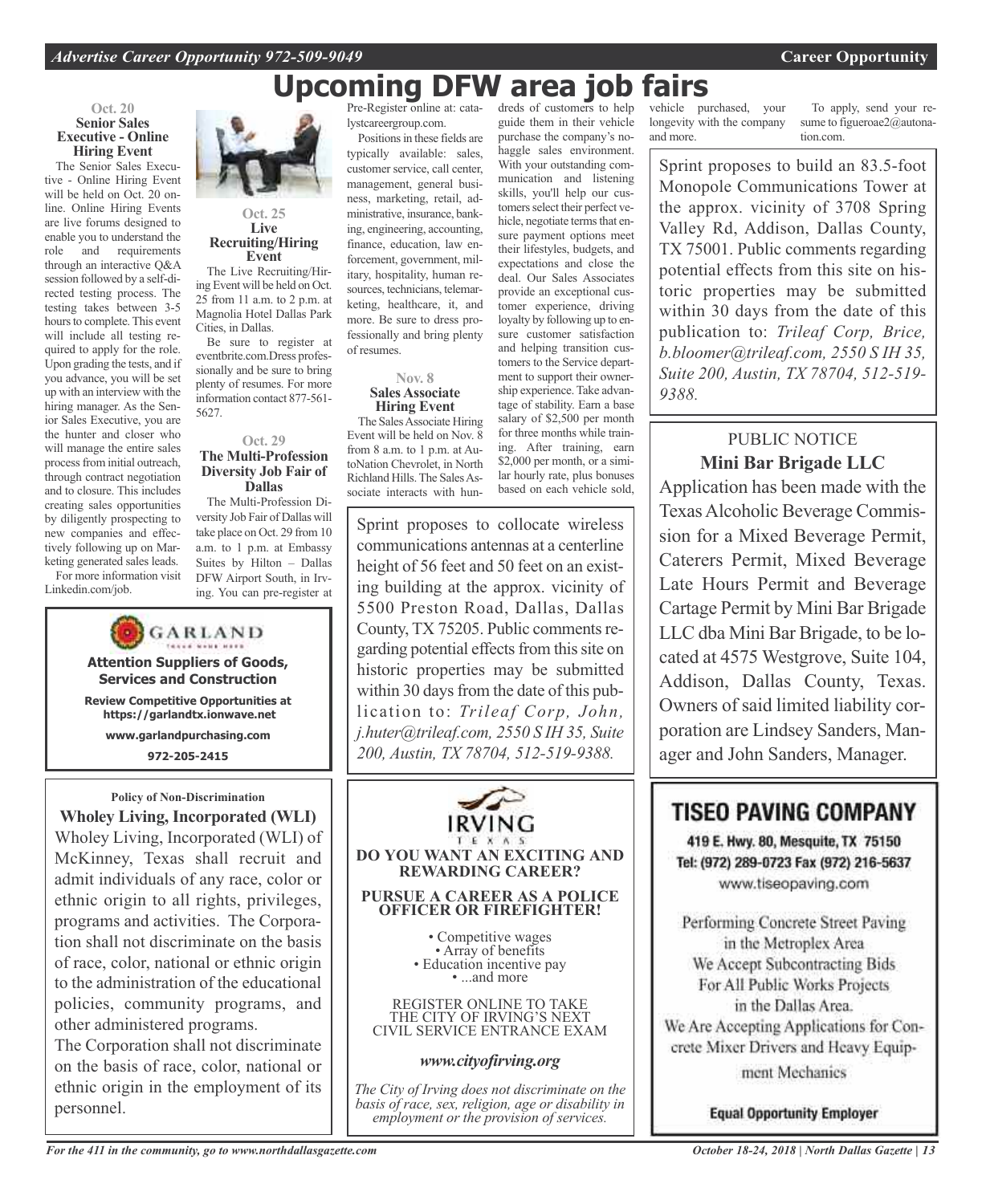### **BETHEL BIBLE FELLOWSHIP, CARROLLTON (A PLACE TO BELONG)**

*NOTICE: Pastor Woodson serves the community by providing "Professional Therapy and Counseling Services" on a "Sliding Fee" scale. To schedule an appointment call the Pastoral Counseling Center at 972-526-4525 or email the church at www.bethelbiblefelloswhip.org*

Discover Hope and Help for daily living; and, you don't have to be a member to come. The Connect-2-Reflect (C2R) meetings are held in comfortable and relaxed homes, one in Carrollton and one in Plano, refreshments are served. Call the church for details.

**October 21, 9:45 a.m.** Join us in our quiet time "Prayer and Meditation" at 9:45 am. You will be blessed and inspired. You don't want to miss this as we celebrate service to God our community and all mankind.

### **October 24, 7 p.m.**

Join us in Wednesday's Prayer and Bible Study Class with Senior Pastor Woodson, Pastor Larry Gardner, and others conducting a new book study with "Boundaries" when to say yes or how to say no by Dr. Henry Cloud and Dr. John Townsend, with supporting chapters and verses. Spiritual maturity is God's desire for you; it's Time to Grow in the Word of God.

Dr. Terrance Woodson, Senior Pastor 1944 E. Hebron Parkway Carrollton, TX 75007 972-492-4300 www.bethelbiblefellowship.org

**FELLOWSHIP CHRISTIAN CENTER CHURCH IN ALLEN "THE SHIP"**

 $\mathcal{L}=\mathcal{L}^{\mathcal{L}}$  , where  $\mathcal{L}^{\mathcal{L}}$  , we have the set of the set of the set of the set of the set of the set of the set of the set of the set of the set of the set of the set of the set of the set of the set of

**October 21, 9 a.m.** Join us in our Sunday Morning Services as we praise and worship God in the Joycie Turner Fellow-

ship Hall, followed by our Worship Services; and bring someone with you, you will be blessed. It's for God's glory and honor.

### **October 24**

Join us in our Wednesday's 12 Noon-Day Live, Prayer and Bible Study class and/or our Wednesday Night Live, Prayer and Bible Study at 7 p.m. to learn more about God's Word. Be encouraged by God's plan for your maturity and His glory; and most of all; be prepared to grow.

Dr. W. L. Stafford, Sr., Ed. D. Senior Pastor 2450 K Avenue #300 Plano, TX 75074 972-379-3287 www.theship3c.org

### **INSPIRING BODY OF CHRIST CHURCH, Let's Go Fishing! MATTHEW 4:19**

 $\mathcal{L}_\text{max}$  and  $\mathcal{L}_\text{max}$  and  $\mathcal{L}_\text{max}$ 

**October 19, p.m.** All men are invited to Men's Ministry meeting each Friday night at 7 p.m., (IBOC promotes proactive male leadership.)

**October 21, 10 a.m.** Don't forget to invite family and friends to join us for Pastor Gloria Fenceroy

our Morning Service as we celebrate our Lord and Savior, Jesus Christ.

**October 24, 7 p.m.** You are invited to Monday School to see what God has to say to us.

Pastor Rickie Rush 7701 S Westmoreland Road Dallas, TX 75237 972-372-4262 www.Ibocchurch.org  $\overline{\phantom{a}}$  , and the set of the set of the set of the set of the set of the set of the set of the set of the set of the set of the set of the set of the set of the set of the set of the set of the set of the set of the s

### **MT. OLIVE CHURCH OF PLANO (MOCOP) (Uniting the Body of Christ Among Nations)**

**October 21, 10 a.m.** Join us for Morning Worship Service as we praise and worship God for His Honor and His glory. Don't forget to comeback at 7 p.m. for our Brazilian Church.

### **October 24, 7 p.m.** You're invited to our

Wednesday's Bible Study class; you will learn what God has to say to us. Come to be encouraged by God's plan for your spiritual growth and His glory.

Dr. Sam Fenceroy, PhD Senior Pastor and

300 Chisholm Place Plano, TX 75075 972-633-5511 www.mocop.org

### **SHILOH MBC IN PLANO (WHERE COMMUNITY BECOMES FAMILY)**

 $\mathcal{L}$  , and the set of the set of the set of the set of the set of the set of the set of the set of the set of the set of the set of the set of the set of the set of the set of the set of the set of the set of the set

Come and connect to God through Shiloh; grow in Christ through the study of God's Word; and Serve God through service to each other and to the world. John 12:26.

### **October 21**

You are invited to join us for our Morning Worship Services in our 8 am and/or our 11 am Worship Services. Sunday School will start at 8:30 a.m. We would love to have you at all our worship services.

### **October 24**

You're invited to our AWANA Registration at 6:30 pm and our Wednesday's Bible Study to learn more about God's Word. Come and be encouraged by God's plan for your maturity and growth; it's all for His glory and His honor. We are, "Growing in Christ

See CHURCH, Page 15

## **Cemetary Space Broker will make you offer on your cemetery plot**



Dennis Jarvis / Flickr

• Inherited plot and can't sell it? • Bought plot years ago and your plans have changed? • Singles space or Side by Side spaces is okay. We will make you a "cash offer" on your cemetery plot today! If you get voice mail-leave message phone number and information on cemetery space. We will get back to you

> **Call Us Today!!!!!!!! 972.432.5219**

**IRS Problems?** Call Kedra 469.449.9833

Kedra A. Flowers CPA PC

www.IRSsafe.com

## **Paid Internship opportunity for writers, college students in the Dallas Area**

The *North Dallas Gazette* has an internship

position available. The goal is to provide students and aspiring writers an opportunity to gain published clips, experience and professional feedback. The position is for up



to 20 hours a week at \$8.00 per hour. Applicants must have reliable transportation.

**Send resume and writing samples to: businessoffice@northdallasgazette.com**

NDG now has a "Special Advertising Package" for churches and non-profit organizations that need to let the community know about your Special Event.

### Opportunity You Can Measure...

### **Church Events**

- Church Anniversary
- Pastor's Anniversary
- Women's Day
- Men's Day

### **Non-Profit Org. Events**

- Fundraisers
- (Concerts)
- Special Events
- (Personal or Community)

## Special Rate \$199

(Black & White, per insertion) Ad size - 4.905"x 6"(Quarter Page, B&W) (NOTE: Color Ad \$75 extra per inserion) Production disclaimer - NDG ad meake-ready is not included in promotion. Layout/production of "copy ready"ad will be a nominal extra cost. E-mail ad copy to: Marketing@NorthDallasGazette.com or call our Marketing Department today!



### **Church Happenings www.NorthDallasGazette.com**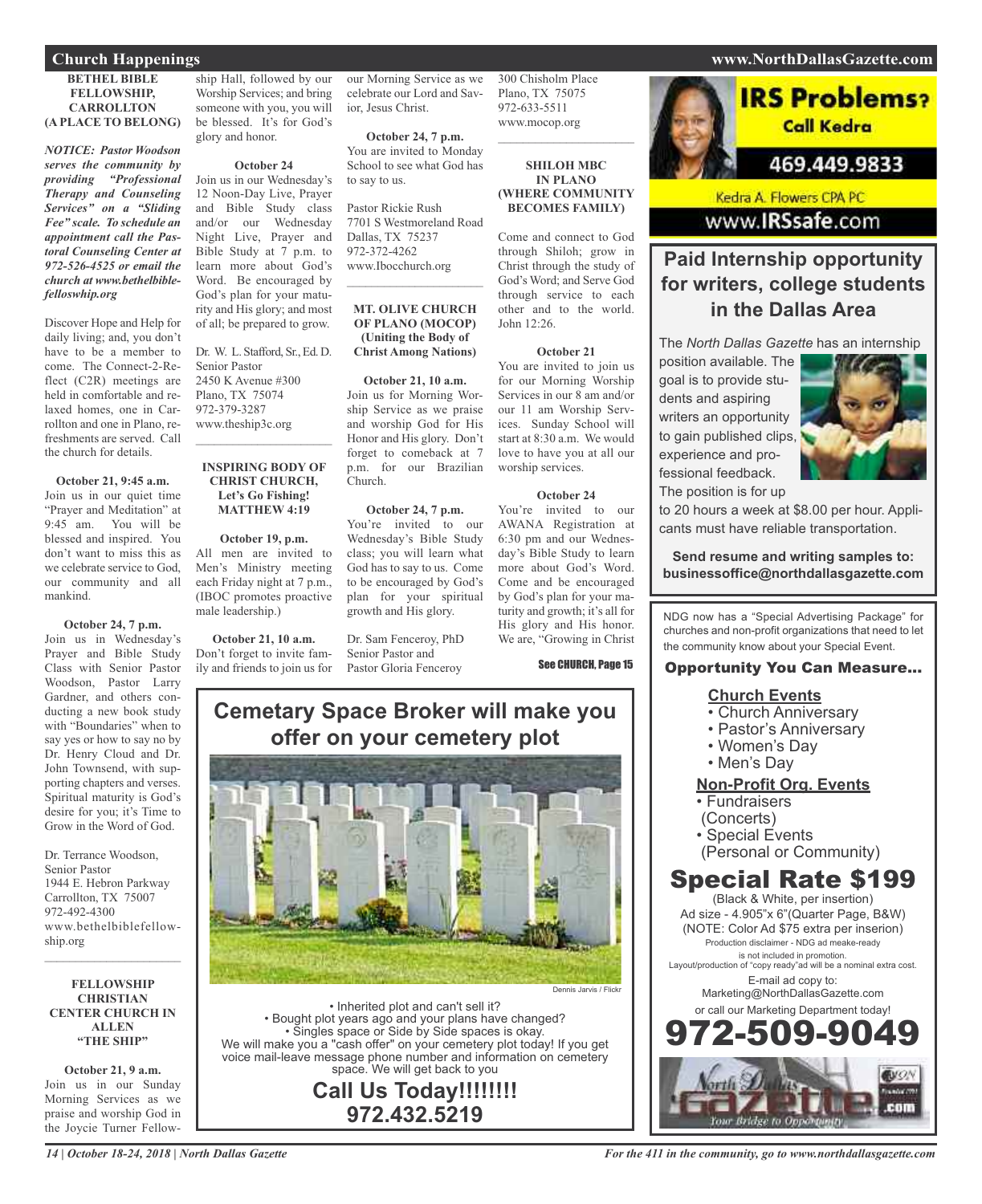## **A small group that prays**



*Send email to: businessoffice@ northdallasgazette.com to sign up for Sister Tarpley's weekly electronic newsletter.*

*"One day Jesus was praying in a certain place. When He finished, one of His disciples said to Him, 'Lord, teach usto pray, just as John taught his disciples."*

**Luke 11:1**

God is calling out a remnant of Christians' believers throughout the world who understand the role of prayer in their community and work place. These people have learned that prayer is not a five-minute exercise in the morning devotion time, but it is a vital strategic tool to discern and know God's will and purposes in their work lives. You see they have learned that their lives are their ministries to God and others. These men and women have entered into covenant relationships with intercessory prayer partners who help discern the activities they should be involved in. Some even have paid staff, who intercede for the decisions and activities in which they will be involved. They are a small trace of believers who know that skill and technique are not enough to fulfill God's purposes.

A servant of the Lord has well said: Prayer is the rail for God's work. Indeed, prayer is to God's will as

## **CHURCH,** continued from Page 14

through the study of His Word."

Our church ministries offer opportunities for motivation and growth; join us and see. Be blessed of the Lord.

Dr. Isaiah Joshua, Jr. Senior Pastor 920 E. 14th Street Plano, TX 75074 972-423-6695 www.smbcplano.org

rails are to a train. The locomotive is full of power: it is capable of running a thousand miles a day. But if there are no rails, it cannot move forward a single inch. If it dares to move without them, it will soon sink into the earth. It may be able to travel over great distances, yet it cannot go to any place where no rails have been laid. And such is the relation between prayer and God's work. Without any doubt God is almighty and He works mightily, but He will not and cannot work if you and I do not labor together with Him in prayer, prepare the way for His will, and

pray "with all prayer and supplication" (Ephesians 6:18) to grant Him the maneuverability to so work.

Many are the things, which God wills to do, and would like to do, but His hands are bound because His children do not sympathize with Him and have not prayed so asto prepare ways for Him. Let me say to all who have wholly given themselves to God: Do examine yourselves and see if in this respect you have limited Him day after day.

Is prayer a vital part of your strategic business practices? Put prayer on the front lines, instead of making it an afterthought. You will begin to see renewed power in your work life.

Thank God for all of the special people He has placed in your life to complete you. Thank God for your friends who are truly friends, for your Christian brothers and sisters. Pray now for those who do not have a special person to complete their lives. Ask God to send the right person along who can be the one to offer them some encouragement,



*Sister Rachel Lewis, Sister Elma (Sister "Tee") Turner, last lunch for 2018 because Sister "Tee" is moving back to Connecticut.*



to show them their importance in your life. Praise God and thank Him for always being there for you also, and for His promise to never leave nor forsake you. Pray in Jesus' name, He is the one who paid the price for you to go boldly you God.







*For the 411 in the community, go to www.northdallasgazette.com*

*October 18-24, 2018 | North Dallas Gazette | 15*